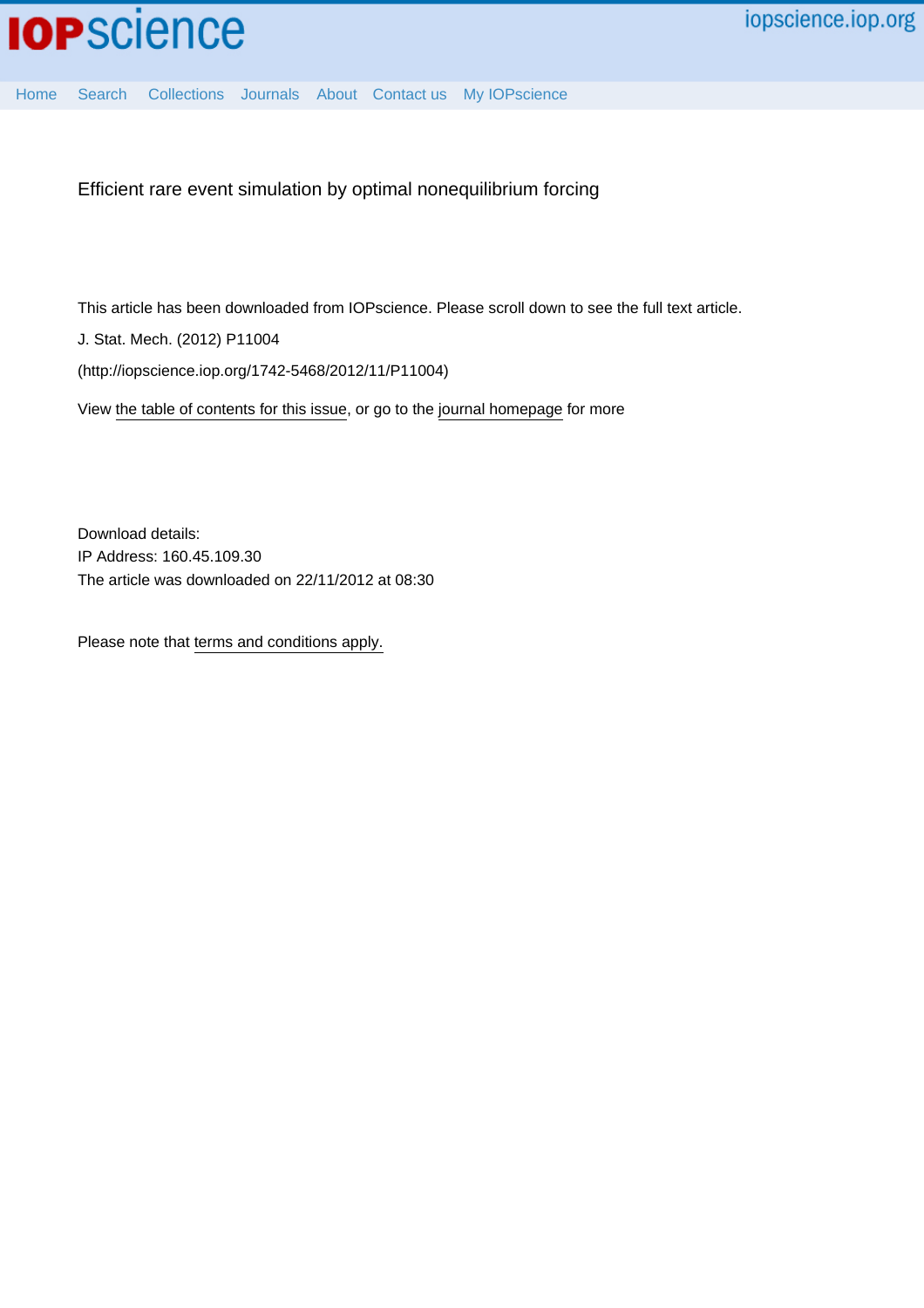**Journal of Statistical Mechanics: Theory and Experiment**<br>An lop and SISSA journal

# Efficient rare event simulation by optimal nonequilibrium forcing

# **Carsten Hartmann and Christof Schütte**

Institut für Mathematik, Freie Universität Berlin, Arnimallee 6, 14195 Berlin, Germany E-mail: [chartman@mi.fu-berlin.de](mailto:chartman@mi.fu-berlin.de) and [schuette@mi.fu-berlin.de](mailto:schuette@mi.fu-berlin.de)

Received 16 August 2012 Accepted 16 October 2012 Published 2 November 2012

Online at [stacks.iop.org/JSTAT/2012/P11004](http://stacks.iop.org/JSTAT/2012/P11004) [doi:](http://dx.doi.org/10.1088/1742-5468/2012/11/P11004)10.1088/1742-5468/2012/11/P11004

**Abstract.** Rare event simulation and estimation for systems in equilibrium are among the most challenging topics in molecular dynamics. As was shown by Jarzynski and others, nonequilibrium forcing can theoretically be used to obtain equilibrium rare event statistics. The advantage seems to be that the external force can speed up the sampling of the rare events by biasing the equilibrium distribution towards a distribution under which the rare events are no longer rare. Yet algorithmic methods based on Jarzynski's and related results often fail to be efficient because they are based on sampling in path space. We present a new method that replaces the path sampling problem by minimization of a crossentropy-like functional which boils down to finding the optimal nonequilibrium forcing. We show how to solve the related optimization problem in an efficient way by using an iterative strategy based on milestoning.

Keywords: driven diffusive systems (theory), fluctuations (theory), metastable states, molecular dynamics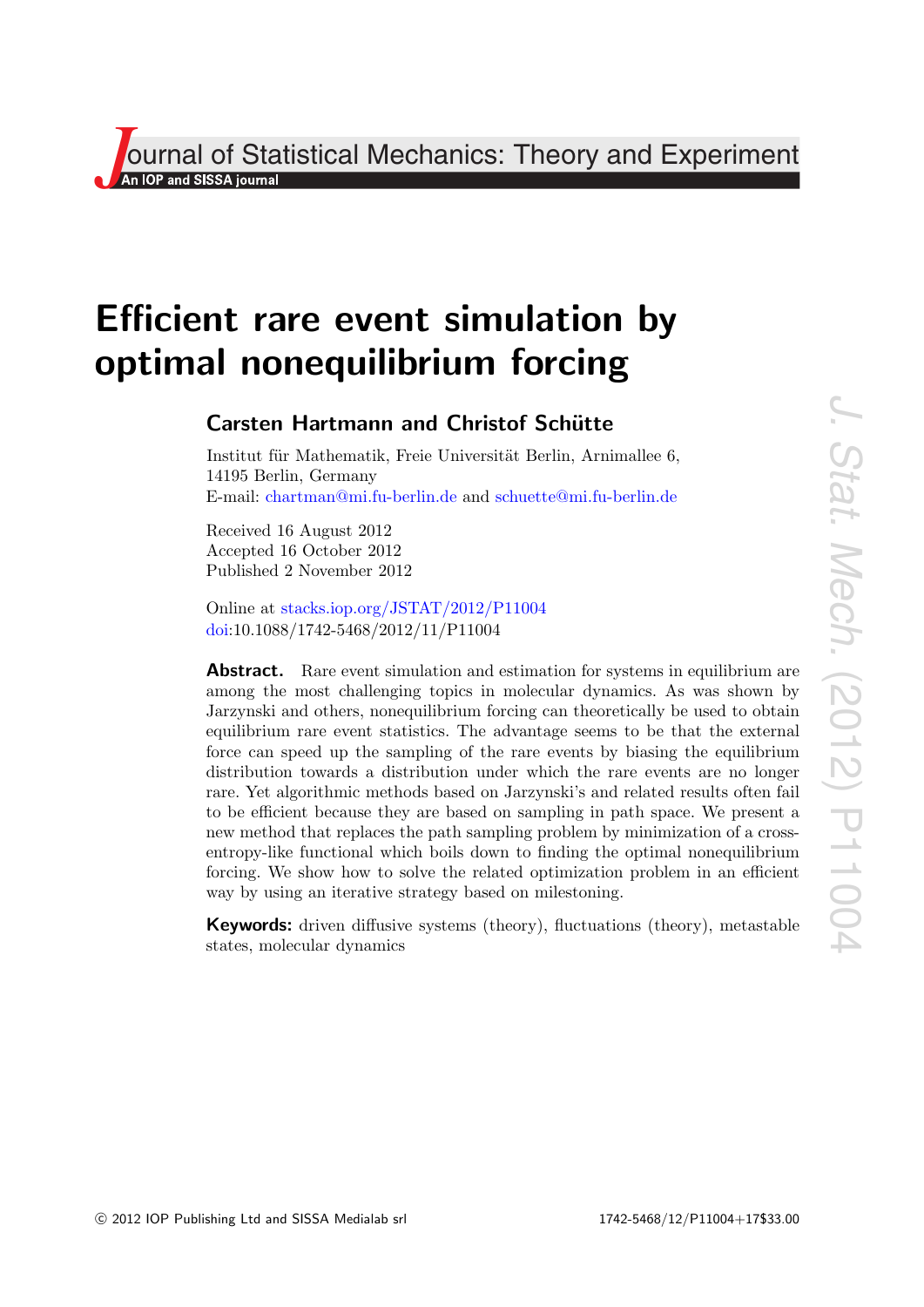### **Contents**

| 1. Introduction                                  | $\overline{2}$                   |
|--------------------------------------------------|----------------------------------|
| 2. A variational characterization of free energy | $\overline{4}$<br>$\overline{5}$ |
| 3. An optimal control problem                    | 6                                |
| 4. Greedy milestoning algorithm                  | 8                                |
| 5. Conclusions and outlook                       | 13                               |
| <b>Appendix.</b> Computational aspects           | 14                               |
| <b>References</b>                                | 16                               |

# <span id="page-2-0"></span>1. Introduction

Molecular dynamics (MD) simulations allow the analysis and understanding of the dynamical behaviour of molecular systems. However realistic simulations on timescales beyond microseconds are still infeasible even on the most powerful general purpose computers, which renders the MD-based analysis of many biological equilibrium processes, that are often rare compared to the characteristic timescale of the system and hence require prohibitively long simulations, impossible. The hallmark of these rare events is that the average waiting time between the events is orders of magnitude longer than the timescale of the switching event itself. Thus rare event simulation and estimation are among the most challenging topics in molecular dynamics.

The molecular dynamics literature on rare event simulations is rich. Since direct numerical equilibrium simulation is infeasible, all available techniques try to sample from the rare event statistics by biasing the system in one way or the other. Roughly speaking, we can distinguish between two major classes of sampling techniques: class A consists of splitting methods that decompose state space, but are still essentially based on an equilibrium distribution, whereas methods from class  $B$  proceed by driving the system under consideration into a nonequilibrium regime that changes the rare events statistics. For a general overview of Monte Carlo methods for rare events in other application fields, we refer to the textbook [\[2\]](#page-16-0).

The list of methods in class A range from reaction-coordinate-based techniques via path-space oriented techniques to approaches based on interface sampling or generalized dynamics. Reaction-coordinate-based techniques consider the marginal of the equilibrium distribution in some low-dimensional collective variables like in direct free energy calculations [\[4\]](#page-16-1); they suffer from the fact that appropriate reaction coordinates are often not available. Path-space oriented techniques approximate the most important reaction paths that govern the rare event statistics either by sampling a distribution of reactive paths, such as in transition path sampling (TPS) [\[9,](#page-16-2) [3\]](#page-16-3), or by optimizing an appropriate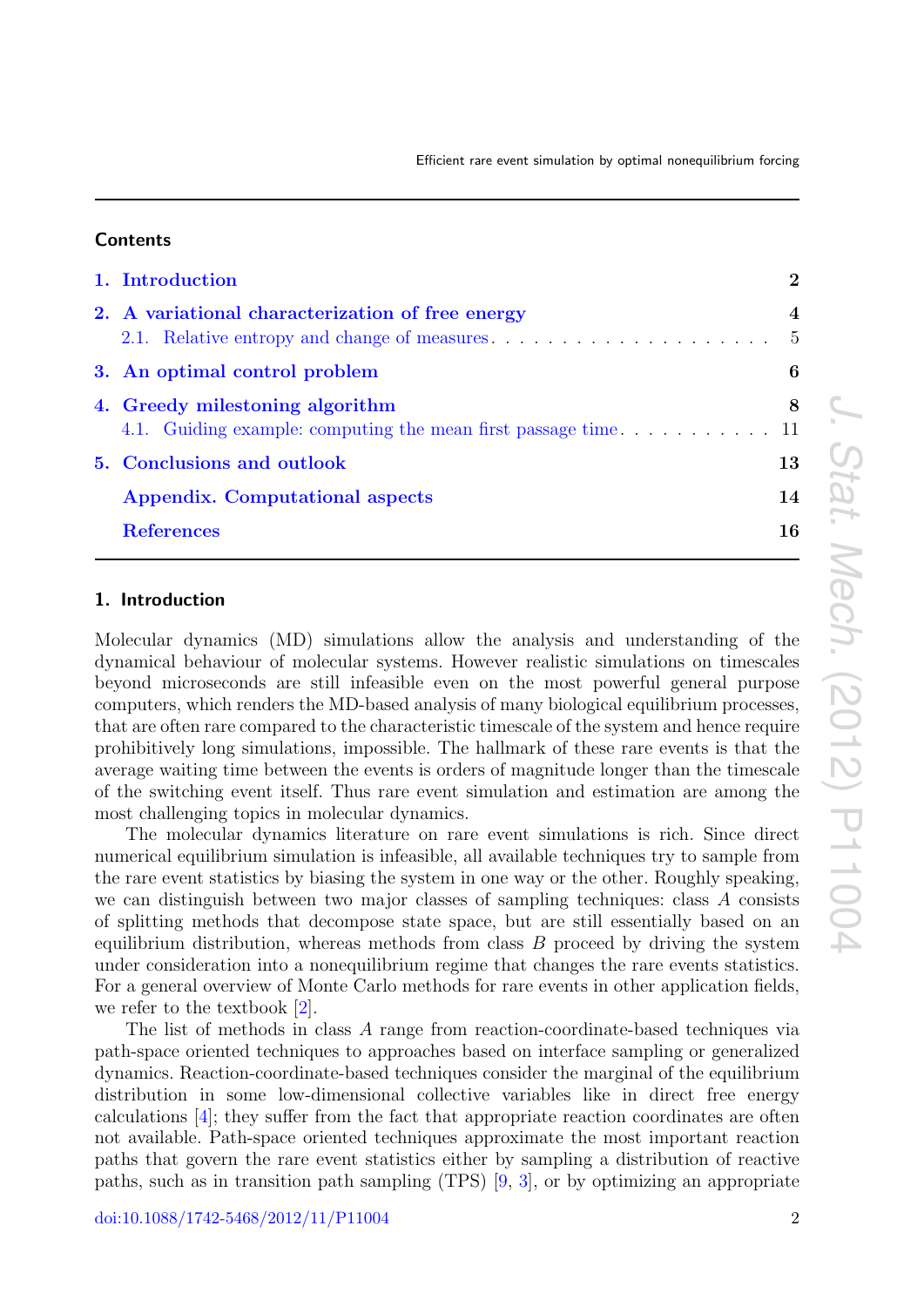path functional, such as in the string method [\[13\]](#page-16-4); they become problematic if the pathspace distribution is multi-modal or generally too complex (e.g., involving bifurcations). Interface sampling techniques such as milestoning [\[14\]](#page-16-5) or forward flux sampling (FFS) [\[1\]](#page-16-6) place a set of suitably chosen interfaces in state space between the initial and final state and use them to follow the transition of the system in an iterative manner using equilibrium trajectories that connect neighbouring interfaces. The idea of *generalized dynamics* such as hyperdynamics [\[39\]](#page-17-0), metadynamics [\[24\]](#page-16-7), conformational flooding [\[17\]](#page-16-8), or the adaptive biasing force (ABF) method [\[7\]](#page-16-9) is to bias the system on-the-fly (e.g., by filling in certain energy wells in which the system got trapped during a simulation) so as to enhance rare transitions between metastable states. Although seemingly different, generalized dynamics belong to class A, in that they only alter the underlying equilibrium distribution along a predefined set of low-dimensional collective variables. Although these methods have proven to be very efficient, they require that the interesting processes can be described by a few collective coordinates that have to be known in advance.

Class  $B$  consists of methods based on the Jarzynski and Crooks formulae [\[21,](#page-16-10) [5\]](#page-16-11) that relate the equilibrium Helmholtz free energy to the nonequilibrium work exerted under external forcing. Instances of nonequilibrium simulations that mimic experiments on controlling and manipulating single molecules (see, e.g., [\[33,](#page-17-1) [28\]](#page-16-12)) are single-molecule pulling [\[19\]](#page-16-13), steered molecular dynamics [\[36\]](#page-17-2) or bridge sampling [\[29\]](#page-16-14), to mention just a few. The corresponding path functionals have the form of cumulant-generating functions for the exerted work [\[23,](#page-16-15) [26\]](#page-16-16), which poses immense challenges to Monte Carlo simulations and limits the usability of the formulae in practice. Roughly speaking, the usability is limited by the fact that the likelihood ratio between equilibrium and nonequilibrium trajectories is highly degenerate, for the overwhelming majority of nonequilibrium forcings generate trajectories that have almost zero weight with respect to the equilibrium distribution that is relevant for the rare event; cf also the discussion in [\[27\]](#page-16-17). Nevertheless the underlying idea is appealing and a cleverly designed external force may speed up the sampling of the rare events by biasing the equilibrium distribution of the system towards a distribution under which the rare events are no longer rare, while giving numerical estimators that are useful in terms of variance and convergence properties.

The method presented in this paper belongs to the latter class, but shares some ideas with ideas from class A. It takes up the idea that external forcings can speed up the rare event but avoids sampling issues related to nonequilibrium processes. Instead it uses optimal nonequilibrium forcing in connection with splitting methods such as FFS or milestoning, in the sense that the new method uses interfaces to follow the transition of an *optimally driven* system where the external forcing that drives the system from one interface to the next results in a considerable speed up compared to FFS or milestoning. Specifically, the new method replaces the path sampling problem using an exponential change of measure that can be explicitly computed by minimizing a cross-entropy-like functional, which then yields the optimal forcing. Although the minimization involves solving an optimal control problem, the numerical effort can be drastically reduced when the minimization is done in a clever way; one reason is that the path functional becomes linear after the change of measure whereas it was exponential in the original cumulantgenerating function.

Transformations based on an exponential change of measures have a rich tradition in the (risk-sensitive) optimal control literature [\[20,](#page-16-18) [6,](#page-16-19) [16\]](#page-16-20) and the theory of large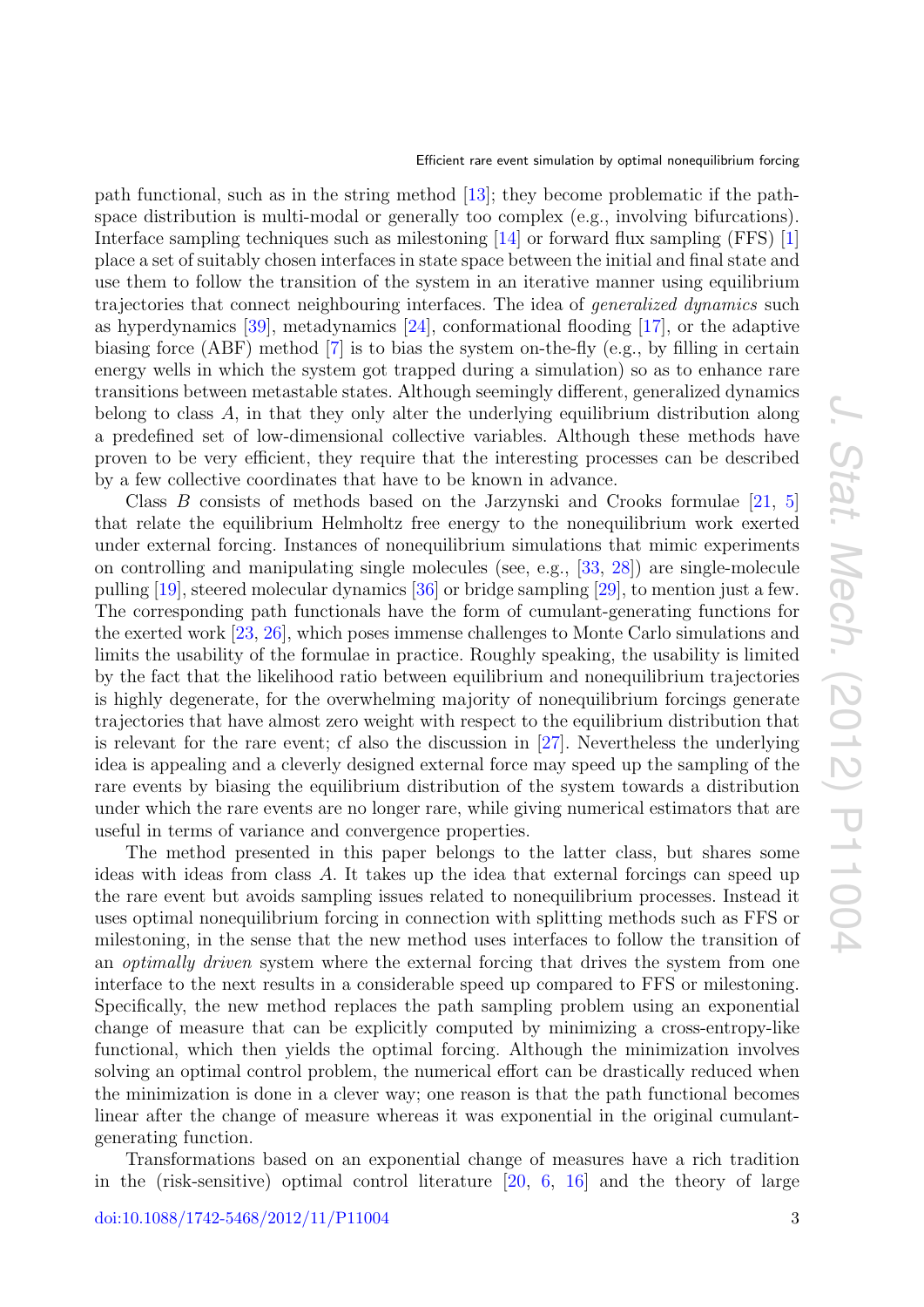deviations [\[15,](#page-16-21) [40\]](#page-17-3), and are regularly rediscovered—mostly aiming at turning certain optimal control problems into linearly solvable sampling problems [\[22,](#page-16-22) [38,](#page-17-4) [12\]](#page-16-23); cf also [\[37,](#page-17-5) [32\]](#page-17-6). Here we pursue the reversed strategy and turn a difficult rare event estimation problem into an optimal control problem that can be solved by minimizing a suitable functional. Thus the basic outline of the new method is: iteratively determine the optimal nonequilibrium forcing by an optimization procedure based on milestoning ideas that avoid path-space sampling and compute the equilibrium rare event statistics from the optimal nonequilibrium forcing.

Besides introducing the new method, the purpose of this article is to explain the basic ideas of how to use optimal control for the estimation and simulation of rare events. Therefore we present only the simplest possible scenario (a particle following an overdamped Langevin dynamics in a conservative force field), without paying too much attention to complete generality or mathematical rigour. The first issue in section [2](#page-4-0) then is to introduce the variational characterization of (generalized) free energy and the exponential change of measures that are the basis of our optimal control approach. The precise formulation of the optimal control problem, a stochastic control problem with quadratic control costs and an indefinite time horizon, is given in section [3.](#page-6-0) In section [4](#page-8-0) we describe the numerical method for computing the optimal control, based on an inexact gradient descent in connection with a milestoning algorithm, and apply it to the controlled first passage between metastable sets. We briefly summarize the results in section [5](#page-13-0) and sketch possible generalizations that have been omitted for the sake of brevity.

#### <span id="page-4-0"></span>2. A variational characterization of free energy

We consider a particle with position  $X_t \in \mathbb{R}^n$  at time  $t > 0$  which moves in an energy landscape  $V: \mathbb{R}^n \to \mathbb{R}$  according to the equation

<span id="page-4-2"></span>
$$
dX_t = -\nabla V(X_t) dt + \sqrt{2\epsilon} dB_t, \qquad X_0 = x.
$$
\n(2.1)

Here  $B_t$  denotes standard *n*-dimensional Brownian motion, and  $\epsilon > 0$  is the temperature of the system. Under mild conditions on the energy landscape function  $V$  we have ergodicity, and the law of  $X_t$  converges to a unique equilibrium distribution with density

$$
\rho(x) = Z^{-1} \exp(-\epsilon^{-1} V(x)), \qquad Z = \int_{\mathbb{R}^n} \exp(-\epsilon^{-1} V(x)) dx.
$$

We assume throughout that the temperature is small, relative to the largest energy barriers, i.e.,  $\epsilon \ll \Delta V_{\text{max}}$ . As a consequence, the relaxation of the dynamics towards equilibrium is dominated by the rare transitions over the largest energy barriers.

Let W be a random variable that depends on the sample paths  $(X_t)_{0 \leq t \leq \tau}$  up to a stopping time  $\tau$ . We will call W work in the following. Given some continuous function  $f: \mathbb{R}^n \to \mathbb{R}$ , we suppose that it can be expressed as<sup>[1](#page-4-1)</sup>

<span id="page-4-3"></span>
$$
W = \int_0^\tau f(X_t) \, \mathrm{d}t. \tag{2.2}
$$

<span id="page-4-1"></span><sup>1</sup> The following considerations below are not at all limited to systems of the form  $(2.1)$  and path functionals like [\(2.2\)](#page-4-3) and can be easily generalized to, e.g., non-gradient systems with multiplicative and/or degenerate noise or observables f that are explicitly time dependent.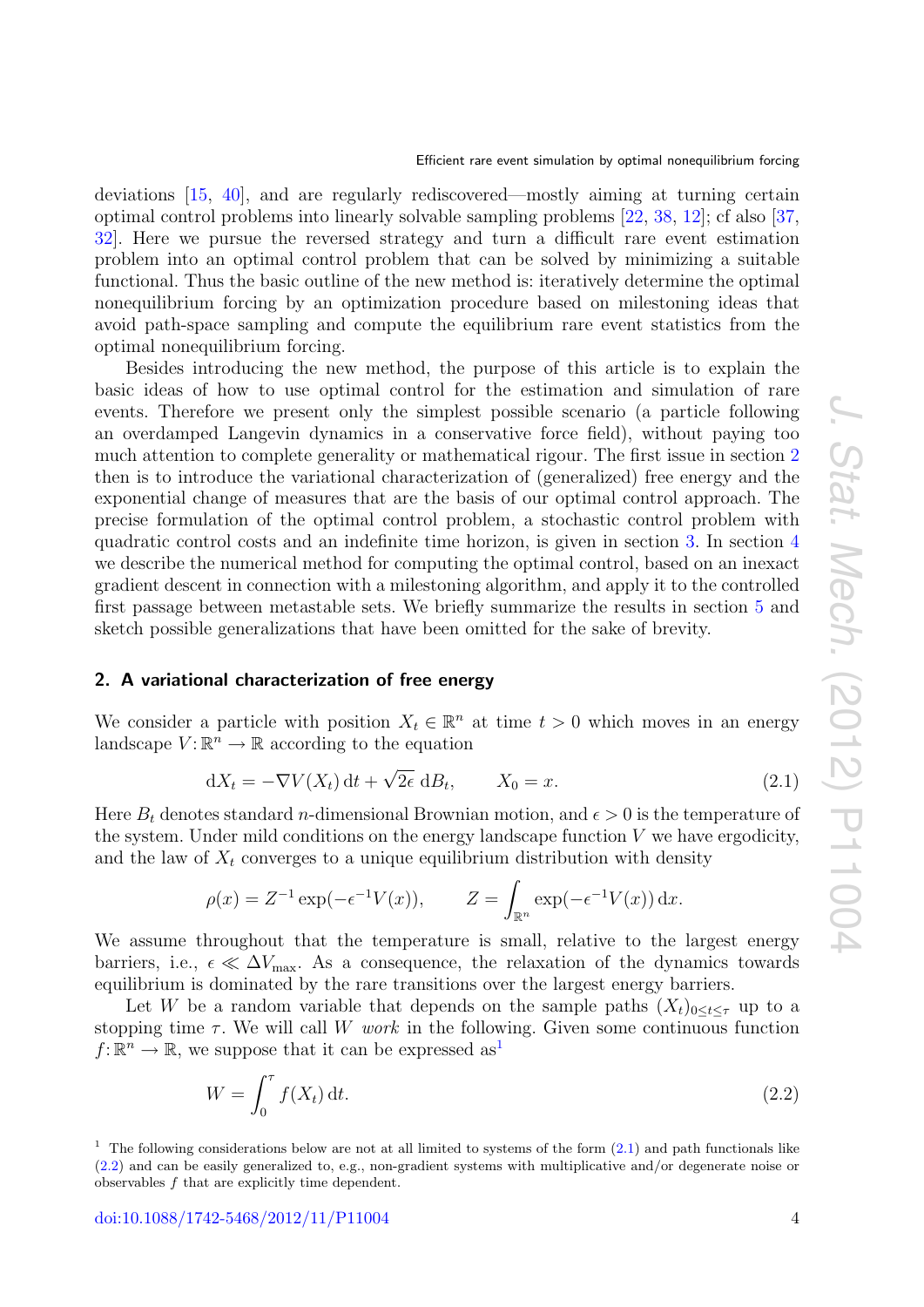Let us further denote by  $P$  the probability measure on the space of continuous trajectories that is generated by the Brownian motion in [\(2.1\)](#page-4-2), and let  $\mathbf{E}^x[\cdot] = \mathbf{E}[\cdot|X_0 = x]$ be the expectation with respect to  $P$ , i.e., the average over all realizations of  $X_t$  starting at  $X_0 = x$ . We call the quantity

<span id="page-5-1"></span>
$$
F(x) = -\epsilon \log \mathbf{E}^x[\exp(-W/\epsilon)] \tag{2.3}
$$

the *(conditional)* free energy of W with respect to  $P$ .

Remark 1. Clearly, the functions and the expectation on the right-hand side of [\(2.3\)](#page-5-1) do not commute, and it follows by Jensen's inequality that  $F(x) \leq \mathbf{E}^{x}[W]$ , in accordance with the second law of thermodynamics. But  $F$  encodes information about the cumulants of the work  $W$  (assuming they exist), namely,

$$
F(x) = \mathbf{E}^x[W] + \frac{1}{2\epsilon} \mathbf{E}^x[(W - \mathbf{E}^x[W])^2] + \cdots
$$

Remark 2. The similarity between [\(2.3\)](#page-5-1) and Jarzynski's formula [\[21\]](#page-16-10) is no coincidence. If  $\tau = T$  is a deterministic stopping time and W is the nonequilibrium work done on a system during a transition between two equilibrium states  $E_1$  and  $E_2$ , then  $F(E_1)$  equals the equilibrium free energy difference between  $E_1$  and  $E_2$ .

The phrases 'work' for the quantity  $W$  defined in  $(2.2)$  and 'free energy' for  $F$  as of [\(2.3\)](#page-5-1) are just used to relate to Jarzynski's formula. The framework is much more general as the following example will show.

Guiding example. One example, of which we will consider variants below, is the first hitting time of a subset of state space. To this end let  $S \subset \mathbb{R}^n$  be a set and define

$$
\tau = \inf\{t > 0: X_t \in S\}
$$

to be the first time at which  $X_t$  hits S. Choosing the constant function  $f = \sigma$  in [\(2.2\)](#page-4-3), the free energy

$$
F_{\sigma}(x) = -\epsilon \log \mathbf{E}^{x}[\exp(-\sigma \tau/\epsilon)]
$$

considered as a function of  $\sigma$  is the scaled cumulant-generating function of  $\tau$  when  $X_t$  is started at  $X_0 = x$ . In particular, we can compute the mean first hitting time by

$$
\left. \epsilon \frac{\mathrm{d} F_{\sigma}}{\mathrm{d} \sigma} \right|_{\sigma=0} = \mathbf{E}^x[\tau].
$$

#### <span id="page-5-0"></span>2.1. Relative entropy and change of measures

The strict convexity of the exponential function implies that equality  $F(x) = \mathbf{E}^{x}[W]$  is only attained if  $W$  is  $P$ -almost surely constant; one such case is the adiabatic limit

$$
W = \lim_{T \to \infty} \frac{1}{T} \int_0^T f(X_t) dt.
$$

We will restore  $(2.3)$  to an expression that becomes linear in W after a suitable change of measure. To this end let Q denote a probability measure on the space of continuous trajectories that is absolutely continuous with respect to P (i.e.,  $\varphi = dQ/dP$  exists). We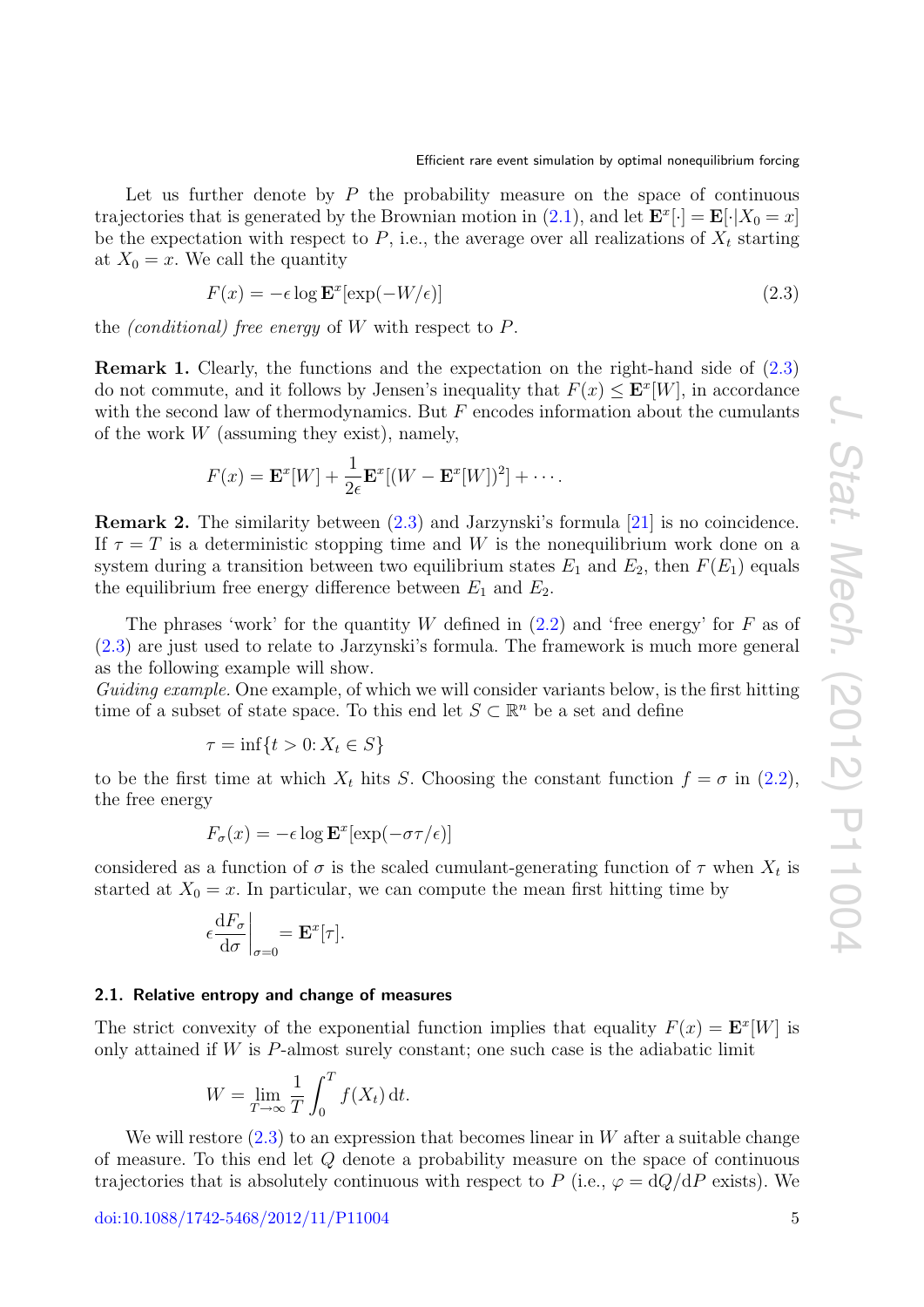define the relative entropy of  $Q$  with respect to  $P$  as

<span id="page-6-4"></span>
$$
I(Q \parallel P) = \int_{\mathbb{R}^n} \log \left( \frac{\mathrm{d}Q}{\mathrm{d}P} \right) \mathrm{d}Q. \tag{2.4}
$$

(This is also called the Kullback–Leibler divergence.) We declare that  $I(Q \parallel P) = \infty$  if Q is not absolutely continuous with respect to  $P$ . Then, by Jensen's inequality,

<span id="page-6-1"></span>
$$
F(x) = -\epsilon \log \mathbf{E}^x[\exp(-W/\epsilon)]
$$
  
=  $-\epsilon \log \mathbf{E}_Q^x[\exp(-W/\epsilon - \log \varphi)]$   
 $\leq \mathbf{E}_Q^x[W] + \epsilon I(Q \parallel P),$  (2.5)

where we have used the notation  $\mathbf{E}_Q[\cdot]$  to denote the expectation with respect to Q. The last inequality that appears in the literature in various forms as *second-law-like identity* or generalized Jarzynski inequality (cf [\[35,](#page-17-7) [18\]](#page-16-24)) suggests that the free energy and the relative entropy are related by a Legendre-type transformation, namely,

$$
F(x) = \inf_{Q} \{ \mathbf{E}_Q^x[W] + \epsilon I(Q \parallel P) \},
$$

and a result in [\[6\]](#page-16-19) implies that the infimum exists and is attained when Q runs over all path measures that are absolutely continuous with respect to P. By the strict convexity of the exponential function, the latter implies that  $W + \epsilon \log \varphi$  is Q-almost surely constant.

The idea of the approach sketched below then is to represent Q in terms of suitable (parametric) control variables and minimize the right-hand side of  $(2.5)$  over all admissible controls.

#### <span id="page-6-0"></span>3. An optimal control problem

The aim of this section is to derive necessary and sufficient conditions for the optimal change of measure that turns [\(2.5\)](#page-6-1) into an equality. To this end we follow ideas by Fleming and co-workers [\[15,](#page-16-21) [10\]](#page-16-25) and consider the exponential cost functional:

<span id="page-6-3"></span>
$$
\psi(x) = \mathbf{E}^x \left[ \exp\left( -\epsilon^{-1} \int_0^{\tau} f(X_s) \, ds \right) \right]. \tag{3.1}
$$

For a stopping time  $\tau$  that is the first hitting time of a set  $S \subset \mathbb{R}^n$ , the Feynman–Kac formula [\[31\]](#page-17-8) implies that  $\psi$  solves the elliptic boundary value problem

<span id="page-6-2"></span>
$$
\epsilon L \psi = f \psi, \qquad \psi|_{\partial S} = 1,\tag{3.2}
$$

where

$$
L = \epsilon \nabla^2 - \nabla V \cdot \nabla \tag{3.3}
$$

is the infinitesimal generator of  $X_t$ , defined on a suitable subspace of  $L^2(\mathbb{R}^n)$ . We want to transform the boundary value problem [\(3.2\)](#page-6-2) into an equation for the unknown control variable in  $(2.5)$ . For this we proceed in two steps.

Step 1. We can safely assume that  $\tau$  is almost surely finite. As a consequence, the function  $\psi$  in [\(3.1\)](#page-6-3) admits a formal representation of the form

$$
\psi = \exp(-F/\epsilon).
$$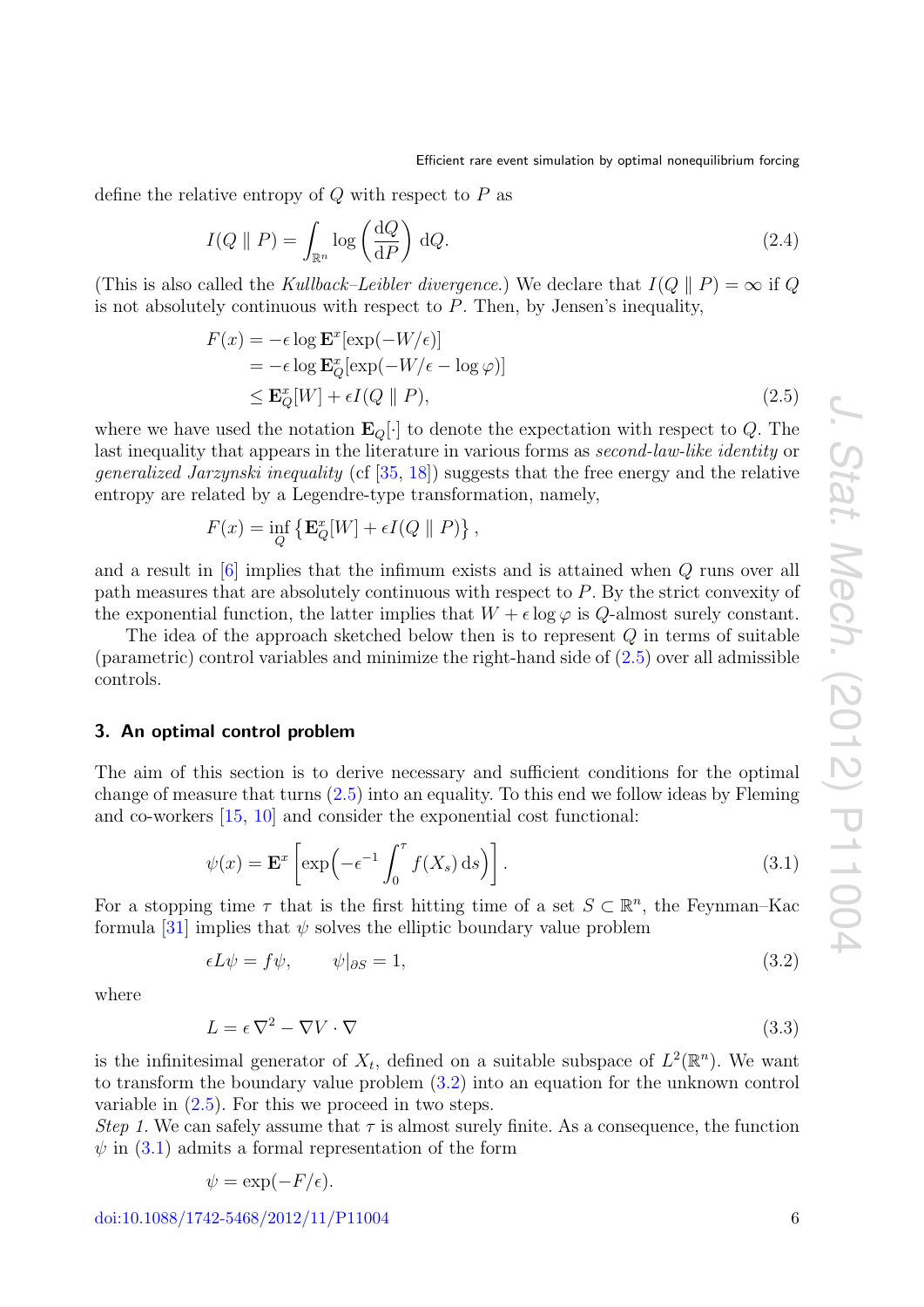We seek an equation for the free energy  $F$ . By chain rule, it follows that

$$
\epsilon \exp(F/\epsilon)L \exp(-F/\epsilon) = -LF + |\nabla F|^2,
$$

which entails that  $(3.2)$  is equivalent to

<span id="page-7-0"></span>
$$
LF - |\nabla F|^2 + f = 0, \qquad F|_{\partial S} = 0. \tag{3.4}
$$

The last equation is known as the Hamilton–Jacobi–Bellman (HJB) equation of optimal control [\[16\]](#page-16-20); its solution is called value function or optimal cost-to-go.

Step 2. To reveal the stochastic optimal control problem that corresponds to the HJB equation  $(3.4)$ , we first note that

$$
-|\nabla F|^2 = \min_{c \in \mathbb{R}^n} \{ \sqrt{2}c \cdot \nabla F + \frac{1}{2}|c|^2 \},\
$$

from which we recognize that  $(3.4)$  is equivalent to

<span id="page-7-1"></span>
$$
\min_{c \in \mathbb{R}^n} \{ L(c)F + g(x, c) \} = 0, \qquad F|_{\partial S} = 0,
$$
\n(3.5)

with the shorthand forms

$$
g(x, c) = f(x) + \frac{1}{2}|c|^2
$$

and

$$
L(c) = \epsilon \nabla^2 + (\sqrt{2}c - \nabla V) \cdot \nabla.
$$

Equation [\(3.5\)](#page-7-1) is the Hamilton–Jacobi–Bellman equation of the following optimal control problem that should be compared to the right-hand side of  $(2.5)$ : minimize

<span id="page-7-2"></span>
$$
I(u) = \mathbf{E}\left[\int_0^{\tau} g(X_t, u_t) dt\right]
$$
\n(3.6)

over an admissible set U of control laws u with values in  $\mathbb{R}^n$  and subject to the tilted dynamics

<span id="page-7-3"></span>
$$
dX_t = (\sqrt{2}u_t - \nabla V(X_t)) dt + \sqrt{2\epsilon} dB_t.
$$
\n(3.7)

That is, the expectation in  $(3.6)$  has to be taken with respect to the path measure Q generated by the dynamics given by [\(3.7\)](#page-7-3).

Remark 3. The dynamics that generates the new path measure Q is again of gradient form if  $u = u^*$  is the optimal Markovian feedback control, i.e. when  $Q = Q(u^*)$ . As a consequence, the optimally controlled process satisfies detailed balance [\[26\]](#page-16-16). Indeed, since  $(3.6)$  is quadratic and  $(3.7)$  is affine in the control, the minimizer

$$
c^*(x) = \operatorname{argmin}_c \{ L(c)F + g(x, c) \}
$$

in [\(3.5\)](#page-7-1) is unique (provided that F is sufficiently smooth). The optimal feedback law is then given by  $u_t^* = -\sqrt{2} \nabla F(X_t)$  and gives rise to the tilted dynamics

$$
dX_t = -\nabla G(X_t) dt + \sqrt{2\epsilon} dB_t, \qquad X_t \in \mathbb{R}^n \setminus S,
$$

with the tilted potential

$$
G(x) = V(x) + 2F(x).
$$

 $\frac{\text{doi:10.1088}}{1742 - 5468} \cdot \frac{2012}{11} \cdot \text{P11004}$  7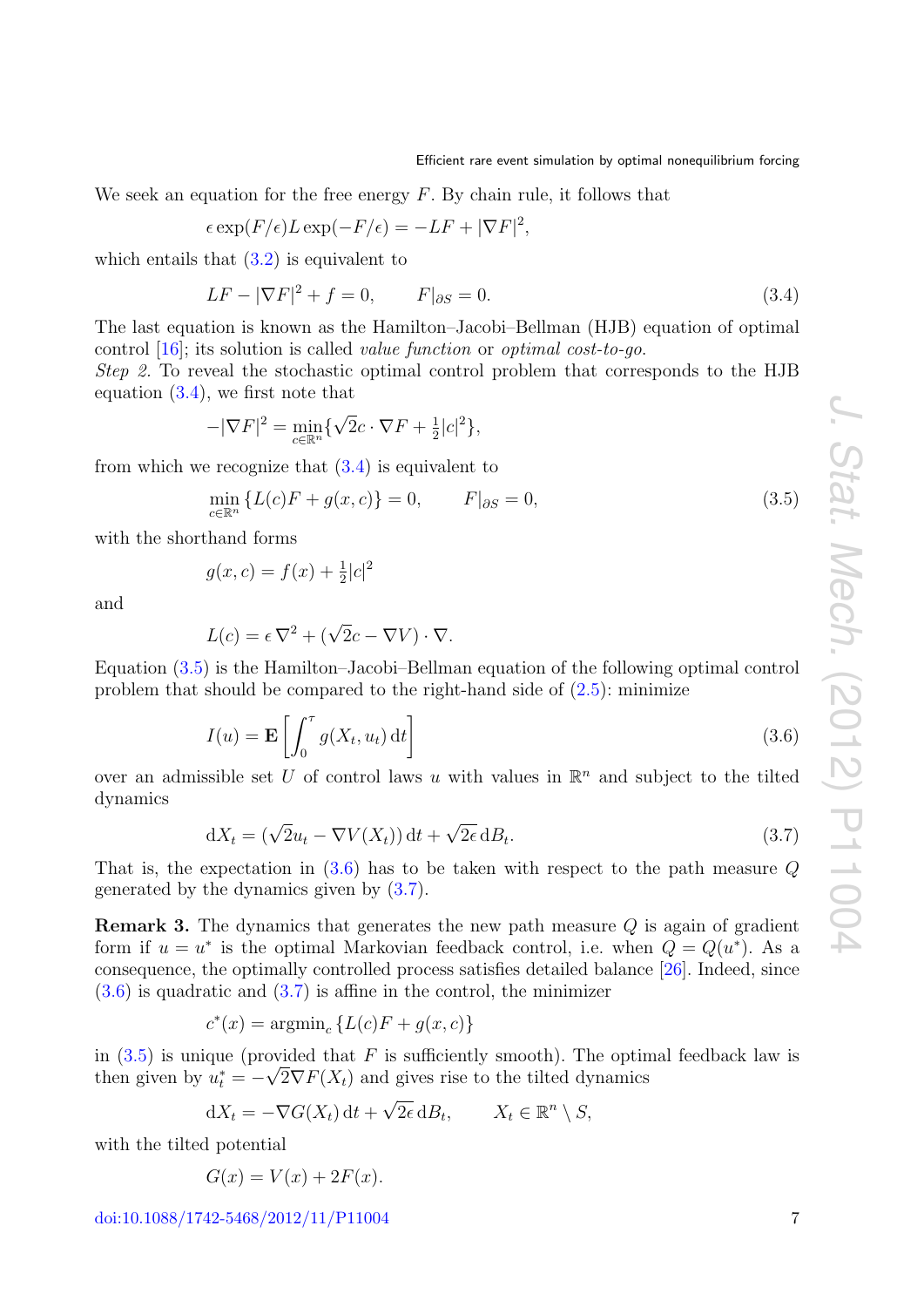Guiding example, cont'd. In some cases it is helpful to pursue a reverse strategy and transform the nonlinear HJB equations of an optimal control problem into a linear equation that may be easier to solve (cf  $[22, 38]$  $[22, 38]$  $[22, 38]$ ).

Consider a Brownian particle under a microscope with a moveable object holder. Let D ⊂  $\mathbb{R}^2$  denote the microscope's focal disc,  $X_t \in \mathbb{R}^2$  the particle position at time  $t > 0$ , relative to the position of the object holder, and  $u_t$  the motor force. The control task is to move the object holder such that the particle stays in the focus as long as possible. Hence the control objective is the maximization of the mean first exit time from  $D$ , which amounts to minimizing the cost functional

$$
I(u) = \mathbf{E}\left[-\tau + \frac{1}{2}\int_0^\tau |u_t|^2 dt\right],
$$

subject to

$$
dX_t = \sqrt{2}u_t dt + \sqrt{2\epsilon} dB_t.
$$

Let

$$
F(x) = \min_{u \in U} \mathbf{E}^x \left[ -\tau + \frac{1}{2} \int_0^{\tau} |u_t|^2 dt \right],
$$

be the value function (free energy) of the problem and

$$
\psi(x) = \mathbf{E}^x[\exp(\tau/\epsilon)].
$$

Then the linear boundary value problem for  $\psi = \exp(-F/\epsilon)$  is a Helmholtz equation with Dirichlet boundary conditions,

$$
\epsilon^2 \nabla^2 \psi + \psi = 0, \qquad \psi|_{\partial D} = 1,
$$

<span id="page-8-0"></span>which can be solved by standard means.

# 4. Greedy milestoning algorithm

At first sight it seems that we have not gained much, for we have transformed the original path sampling problem into a complicated nonlinear optimal control problem. However the optimal control formulation opens up other options for the numerical treatment of the rare event sampling in terms of a minimization problem. Another advantage is that it is relatively easy to construct unbiased estimators of the control functional, avoiding both bias and variance issues when estimating exponential observables such as [\(2.3\)](#page-5-1).

Discretization. Together with the information that the optimal Markov control is of feedback form, our minimization problem  $(3.6)$  and  $(3.7)$  takes the form

$$
F(x) = \min_{u_t = c(X_t)} \mathbf{E}_Q^x \left[ \int_0^{\tau} g(X_t, u_t) dt \right]
$$

with  $Q$  denoting the path measure generated by the dynamics given by  $(3.7)$ . We discretize this optimization problem by choosing a finite-dimensional ansatz space for the space of admissable feedback functions c: we choose sufficiently smooth and integrable vector fields  $b_j: \mathbb{R}^n \to \mathbb{R}^n$ ,  $j = 1, \ldots, m$ , so that

$$
c(x) = \sum_{j=1}^{m} a_j b_j(x), \qquad a_j \in \mathbb{R},
$$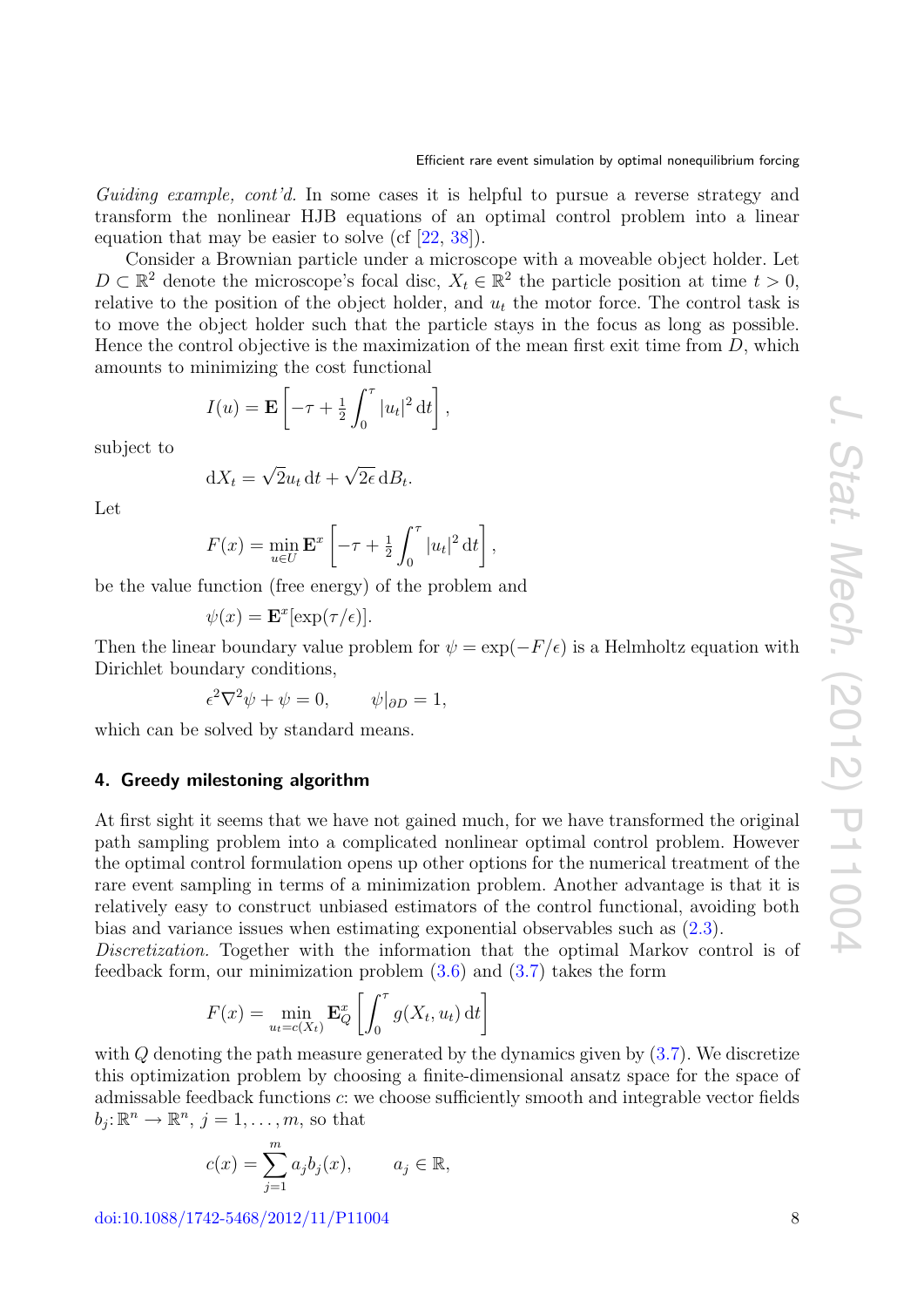or, respectively, we choose scalar ansatz function  $v_j: \mathbb{R}^n \to \mathbb{R}, j = 1, \ldots, m$ , so that

$$
F(x) = \sum_{j=1}^{m} a_j v_j(x), \qquad b_j = -\sqrt{2} \nabla v_j.
$$

The minimization problem then amounts to minimizing the cost functional

<span id="page-9-1"></span>
$$
\tilde{I}(a) = \mathbf{E}_Q \left[ \int_0^{\tau} \left( f(X_s) + \frac{1}{2} \left| \sum_j a_j(s) b_j(X_s) \right|^2 \right) ds \right]
$$
\n(4.1)

over the unknown coefficients  $a = (a_1, \ldots, a_m)$  where  $Q = Q(a)$ , the path measure of the controlled diffusion [\(3.7\)](#page-7-3) also depends on the coefficients; for the moment we remain with the imprecise statement that the measure Q has a density  $\varphi(\cdot; a)$  with respect to a (fictitious) uniform measure on the space of all continuous paths in  $\mathbb{R}^n$ , which is a function of the unknown coefficients<sup>[2](#page-9-0)</sup>.

*Gradient descent.* We minimize the cost functional  $\tilde{I}(a)$  by a doing a gradient descent in the coefficient vector  $a = (a_1, \ldots, a_m)$ . Specifically, we iterate the map

$$
a^{(i+1)} = a^{(i)} - \alpha_i \nabla \tilde{I}(a^{(i)}),
$$

where i is the iteration index and  $(\alpha_i)_{i\geq 1}$  is a bounded sequence of stepsizes for the gradient search. For instance, we can do a line search in the descent direction and determine  $\alpha_i$ so that it satisfies the Wolfe condition [\[30\]](#page-16-26). Details of the iteration that is based on an Euler–Maruyama discretization of the path measure Q will be given below in the appendix. The overall algorithm thus has the following steps:

- Choose scalar-valued ansatz functions  $v_j$  with support in the interesting region of state space and related vector fields  $b_j = -\sqrt{2} \nabla v_j$ .
- Choose initial coefficients  $a^{(0)} = (a_i^{(0)})$  $j^{(0)}$  such that the free energy or value function  $\sum_{j=1}^{m} a_j v_j(x)$  fills up the main wells in the energy landscape V.
- Iterate the following steps in i, starting with  $i = 0$ , until a prescribed termination criterion is satisfied:
	- (1) Sample the path measure  $Q = Q(a^{(i)})$  and evaluate  $\nabla \tilde{I}(a^{(i)})$  (see formula [\(A.4\)](#page-15-1) in the appendix).
	- (2) Perform a gradient descent  $a^{(i+1)} = a^{(i)} \alpha_i \nabla \tilde{I}(a^{(i)})$ .

Remark 4. The gradient search algorithm can be regarded as a variant of the crossentropy method that is a relatively new Monte Carlo technique for the sampling of rare events which goes back to Rubinstein and others [\[34\]](#page-17-9). It is based on the idea that an optimal change of measure can be found by minimizing the Kullback–Leibler divergence  $(2.4)$  over a family of probability measures Q in terms of the tilting parameter c. Compared to equilibrium rare event simulation algorithms used in molecular dynamics, using the optimal change of measure has the advantage that the likelihood ratio  $dQ/dP$  stays of order one, while rare events under the original dynamics (here: diffusion in an energy

<span id="page-9-0"></span><sup>&</sup>lt;sup>2</sup> More precisely,  $Q = Q_x^{\delta}$  is the probability to find paths  $(X_s)_{0 \le s \le T}$  in a small tube around a smooth curve  $\gamma: [0, T] \to \mathbb{R}^n$ , i.e.,  $Q_x^{\delta}(\gamma) = P(||X_s - \gamma(s)|| \le \delta \mid X_0 = x)$ . By the Girsanov theorem,  $Q_x = \lim_{z \to 0} Q_x^{\delta}$  has a density  $\varphi = \exp(-S(\gamma))$  with respect to the Gaussian measure induced by the Brownian motion  $\tilde{B}_s = x + \sqrt{2\epsilon}B_s$ , where  $S(\gamma)$  is the Onsager–Machlup functional [\[11\]](#page-16-27).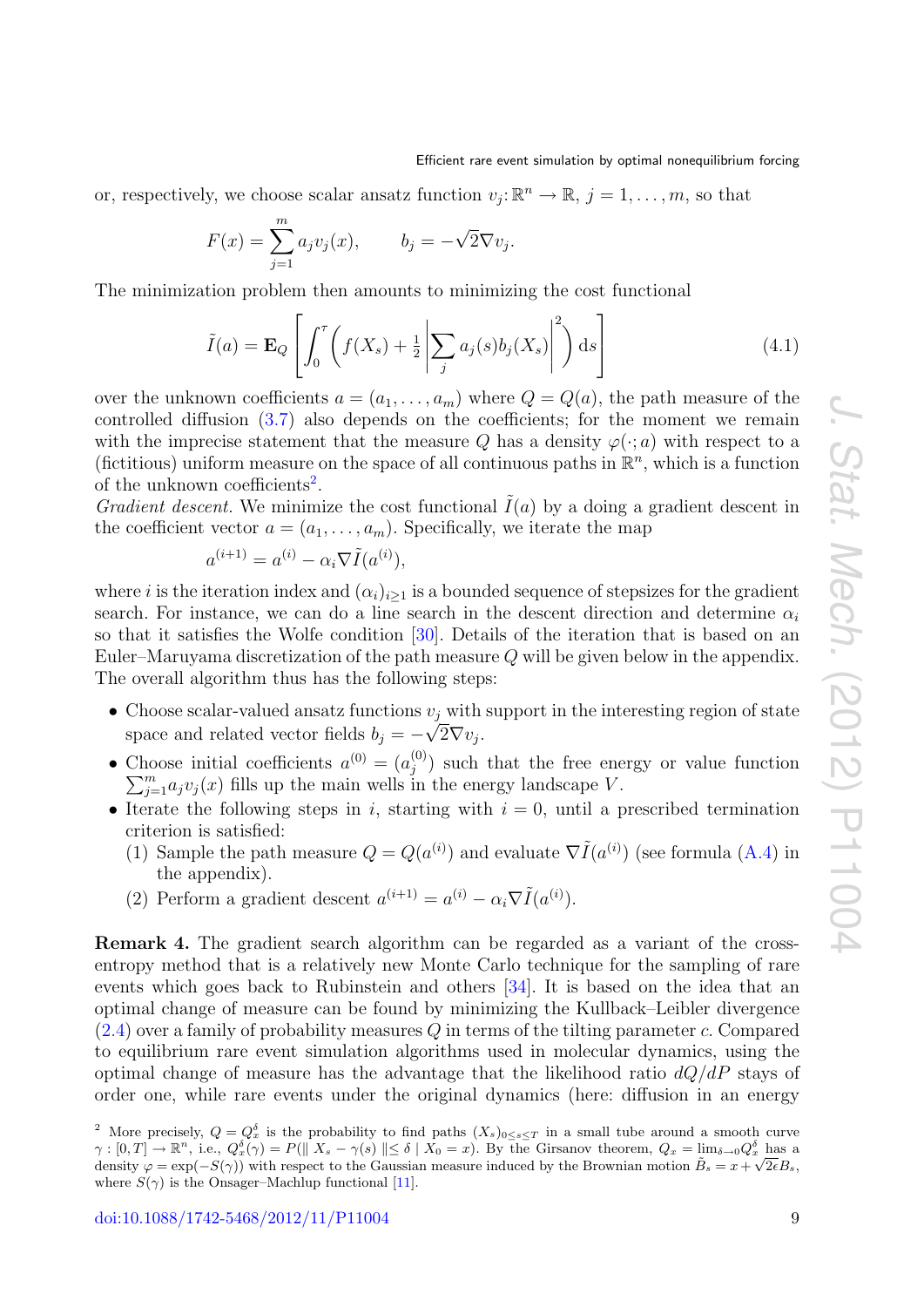<span id="page-10-0"></span>

Figure 1. Illustration of nesting of sets for the milestoning iteration.

landscape V) are no longer rare under the forced dynamics  $(3.7)$ . As a consequence, sampling the path measure  $Q$  is significantly more efficient than sampling the original path measure  $P$ , since the trajectories to be sampled from  $Q$  are much shorter on average (i.e., the expected hitting time is considerably shorter).

Milestoning algorithm. For problems with a large state space or for strongly metastable systems, the above algorithm may still be inefficient since sampling the path measure Q may involve many rather long trajectories. In this case the computation can be broken down to transitions between neighbouring interfaces as in milestoning [\[14\]](#page-16-5) or in FFS [\[1\]](#page-16-6). We explain the basic steps of this procedure: let

$$
\tilde{F}(x) = \min_{a} \mathbf{E}_{Q}^{x} \left[ \int_{0}^{\tau} \tilde{g}(X_{s}, c(X_{s})) \, ds \right]
$$

denote the semi-discretized value function of the problem, with the shorthand

$$
\tilde{g}(x, c(x)) = \sigma f(x) + \frac{1}{2} \left| \sum_{j} a_j b_j(x) \right|^2.
$$

Suppose that  $S = S_0$  is the set of interest and  $\tau = \tau_0$  is the first hitting time of  $S_0$ ; we now choose nested sets or *milestones*  $S_0 \subset S_1 \subset S_2 \subset \ldots$  (cf figure [1\)](#page-10-0). We first compute  $\tilde{F}$  in  $S_1 \backslash S_0$  by finding the optimal control policy c in  $S_1 \backslash S_0$ . That is, our ansatz functions in the above gradient descent algorithm only have to be non-vanishing in  $S_1 \setminus S_0$ . In particular this gives  $\tilde{F}$  on  $\partial S_1$ , the outer boundary of  $S_1 \setminus S_0$ . We can repeat the same algorithm in the set  $S_2 \setminus S_1$ ; then letting  $x \in S_2 \setminus S_1$  and letting  $\tau_1$  denote the first entry time into  $S_1$ , we have

$$
\tilde{F}(x) = \min_{a} \mathbf{E}_{Q}^{x} \left[ \int_{0}^{\tau_1} \tilde{g}(X_s, c(X_s)) ds + \tilde{F}(X_{\tau_1}) \right],
$$

where  $X_{\tau_1} \in \partial S_1 \subset S_1 \setminus S_0$  for which  $\tilde{F}$  has been computed in the previous step. By iterating the algorithm we eventually obtain  $\tilde{F}$  on all set boundaries  $\partial S_i$ ,  $i = 0, 1, 2, \ldots$ Thus, the milestoning iteration can be implemented as an outer loop which contains the above gradient descent algorithm in every one of its iterations.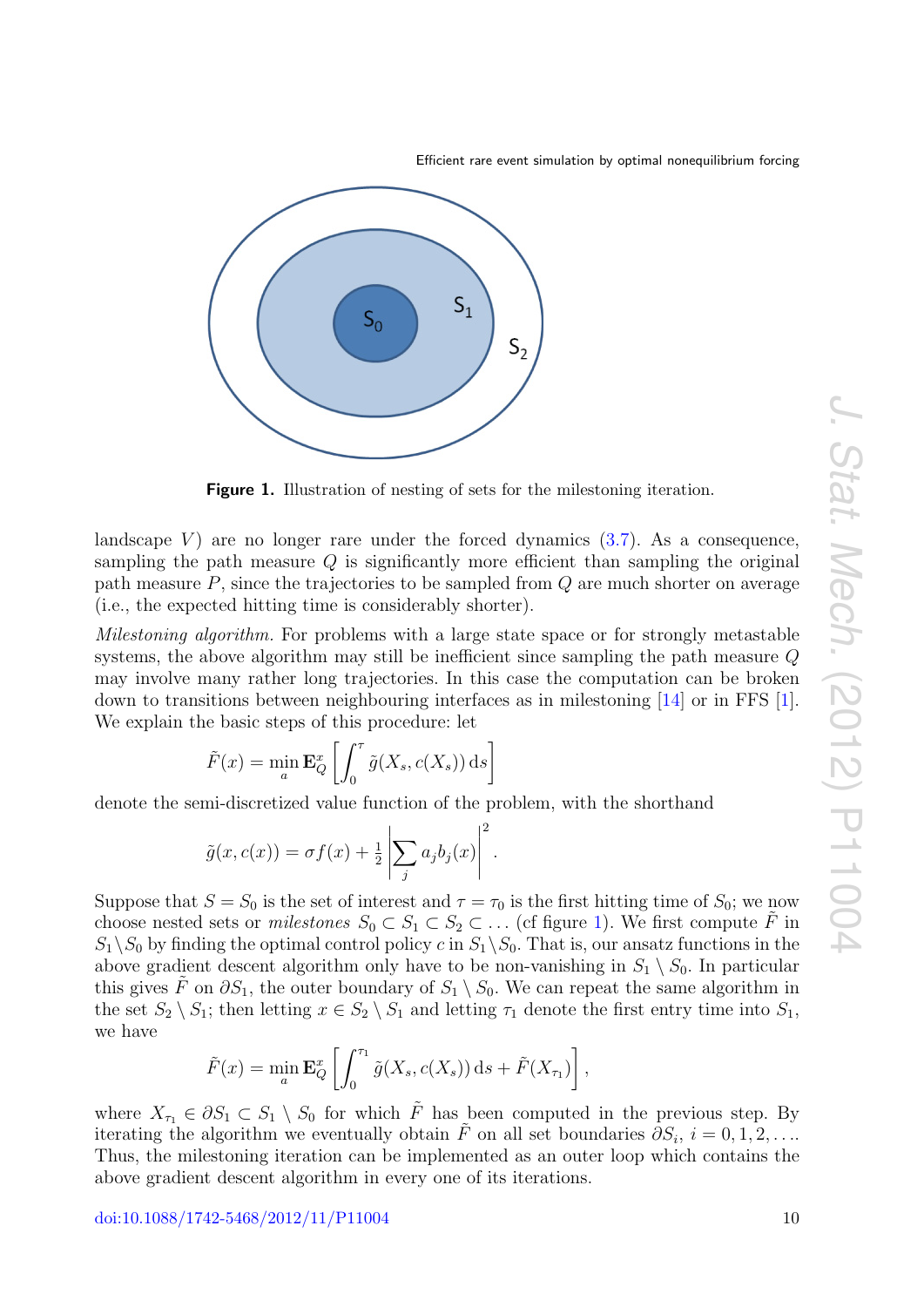

<span id="page-11-1"></span>

**Figure 2.** Skew double-well potential  $V$ .

Remark 5. The milestoning variant of the gradient descent algorithm only requires the computation of an ensemble of short trajectories of the controlled system [\(3.7\)](#page-7-3). Here 'short' means that they are orders of magnitude shorter than those in typical path-space sampling algorithms such as TPS, and equilibrium milestoning or FFS.

#### <span id="page-11-0"></span>4.1. Guiding example: computing the mean first passage time

We consider the uncontrolled dynamics [\(2.1\)](#page-4-2) with the one-dimensional potential shown in figure [2.](#page-11-1) Suppose we are interested in computing the mean first passage time to the set  $S = [-1.1, -1]$  in terms of the free energy  $(2.3)$ . Let

$$
\tau = \inf\{t > 0 : X_t \in \partial S\}.
$$

be the first hitting time of S, consider the constant function  $f = \sigma$ , and the scaled momentgenerating function

$$
\psi_{\sigma}(x) = \mathbf{E}^x[\exp(-\sigma \tau/\epsilon)],
$$

considered as a function of  $\sigma$ . The quantity of interest is the mean first passage time of the uncontrolled dynamics,

$$
-\epsilon \frac{\mathrm{d}\psi_{\sigma}}{\mathrm{d}\sigma}\bigg|_{\sigma=0} = \mathbf{E}^x[\tau],
$$

for  $\epsilon = 0.5$ .

In order to obtain a reference solution with high accuracy we first compute  $\psi_{\sigma}$  by discretizing the elliptic boundary value problem [\(3.2\)](#page-6-2) based on a standard finite element discretization on a fine grid. This is possible because the state space dimension in this guiding example is small but will not be possible in realistically high dimensions. The resulting reference solution for  $\mathbf{E}^x[\tau]$  is shown in the left panel of figure [3,](#page-12-0) along with the associated free energy  $F_{\sigma}(x) = -\epsilon \log \psi_{\sigma}(x)$  in the right panel.

An approximation of the free energy was then computed by the greedy milestoning/gradient descent algorithm described above that minimizes the cost functional  $(4.1)$  in the coefficients  $a = (a_1, \ldots, a_m)$ . As scalar ansatz functions  $v_i$  we chose  $m = 10$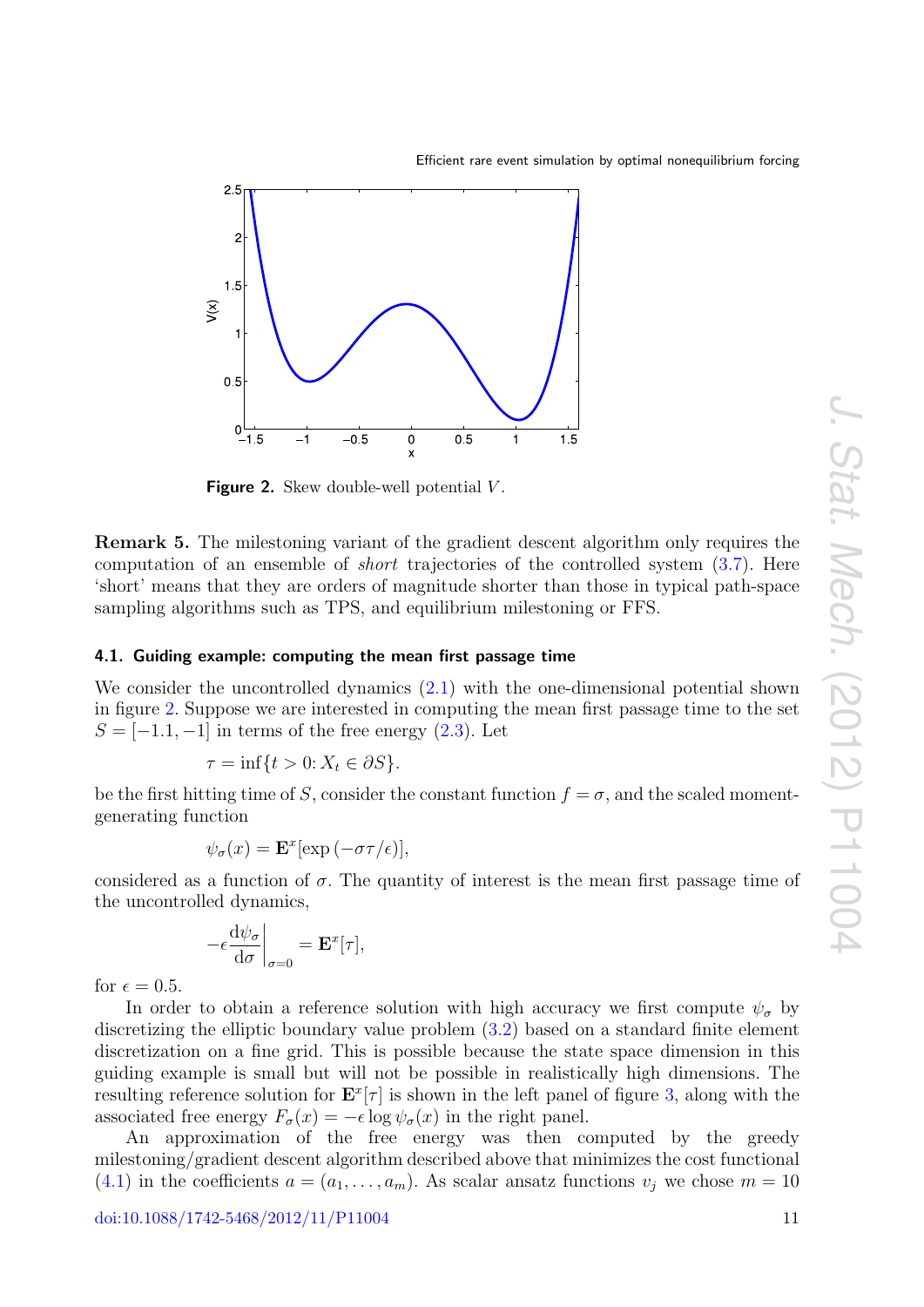

<span id="page-12-0"></span>

Figure 3. Reference solution for the uncontrolled mean first passage time (left panel) and the related free energy  $F_{\sigma}$  for  $\sigma = 1$  (right panel). Results based on finite element discretization of [\(3.2\)](#page-6-2) with high precision.

<span id="page-12-1"></span>

Figure 4. Optimally tilted potential (left panel) and the first 11 iterates of the gradient descent (right panel).

Gaussians with width 0.1 whose centres were uniformly spaced in the complement of S. Once the minimization had converged, the value function (free energy) and the resulting optimal control law were given by

$$
\tilde{F} = \sum_{j=1}^{m} a_j v_j(x), \qquad c^*(x) = \sum_{j=1}^{m} a_j b_j(x),
$$

with  $b_j = -$ √  $2\nabla v_j$ . The result agrees with the reference solution shown in figure [3](#page-12-0) (deviations are of the order of the accuracy threshold used in the gradient descent algorithm). Figure [4](#page-12-1) shows the resulting optimally tilted potential  $G = V + 2\tilde{F}$ , together with the first few iteration steps of the gradient search. The mean first passage time of the tilted system

<span id="page-12-2"></span>
$$
dX_t = -\nabla G(X_s) dt + \sqrt{2\epsilon} dB_s,
$$
\n(4.2)

i.e., with V in  $(2.1)$  replaced by the new potential G, is shown in figure [5.](#page-13-1)

As has been outlined above, the algorithm only requires the computation of rather short trajectories since for all iterative potentials the mean first passage time is orders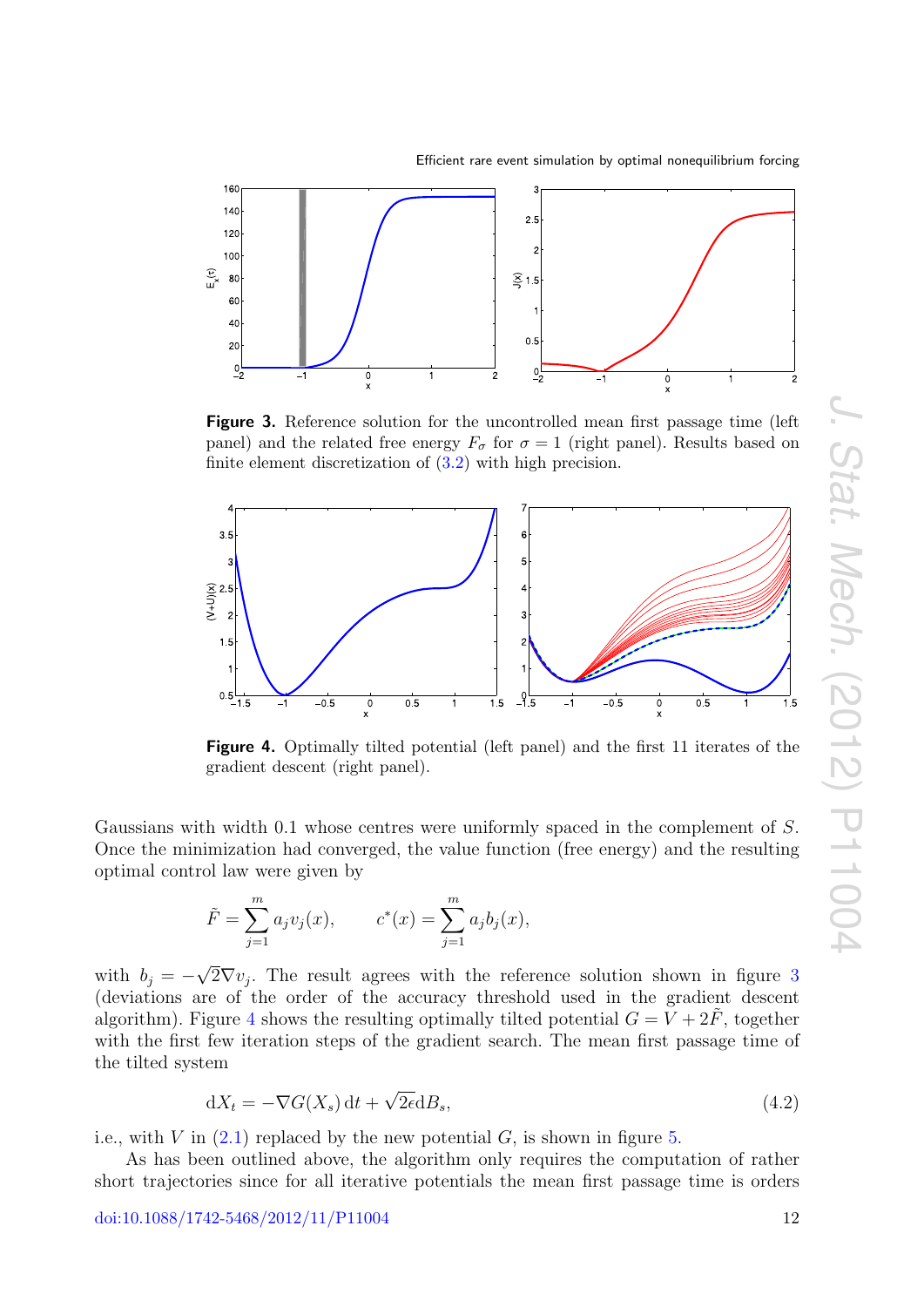

<span id="page-13-1"></span>

Figure 5. Unbiased estimate of the first mean passage time, based on 2000 realizations of [\(4.2\)](#page-12-2) after Euler discretization. The error bars indicate 95% confidence intervals that were computed from the estimator's standard deviation.

of magnitude smaller than for the original dynamics; the mean first passage time of the optimally tilted potential, e.g., is around 100 times smaller than originally.

#### <span id="page-13-0"></span>5. Conclusions and outlook

We have developed a simulation scheme for rare events that is based on an optimal change of measure that boils down to a logarithmic transformation of the path functional under consideration. The measure transformation turns the original exponential path functional into the functional of an optimal control problem that is linear in the observable and quadratic in the control variables. Although analytic solutions to the optimal control problem are available only in simple situations and computing the optimal change of measure may require to solve a possibly high-dimensional optimal control problem numerically, there is a considerable speed up coming from (a) the fact that the functional is linear quadratic and allows for the design of robust unbiased Monte Carlo estimators and (b) the fact that events that were rare originally are no longer rare under the new probability measure. The gain in the numerical complexity requires that the optimal control problem can be solved efficiently, and, with the equivalence between path sampling and optimal control in hand, we have sketched a numerical algorithm for computing the optimal control that is based on an easy-to-implement inexact gradient descent that can be solved rather efficiently using milestoning. The algorithm was tested, computing the optimal feedback for the controlled passage between metastable sets in a doublewell potential. Even though the numerical example that we presented is tiny on the scale of typical molecular dynamics applications, we emphasize that the minimization algorithm is independent of the dimension of the system and hence admits an easy generalization to more complicated systems; we refer to the rich literature on machine learning and queuing networks, where various strategies for treating high-dimensional systems have been developed (e.g., see [\[8\]](#page-16-28)). Finally we note that all ideas presented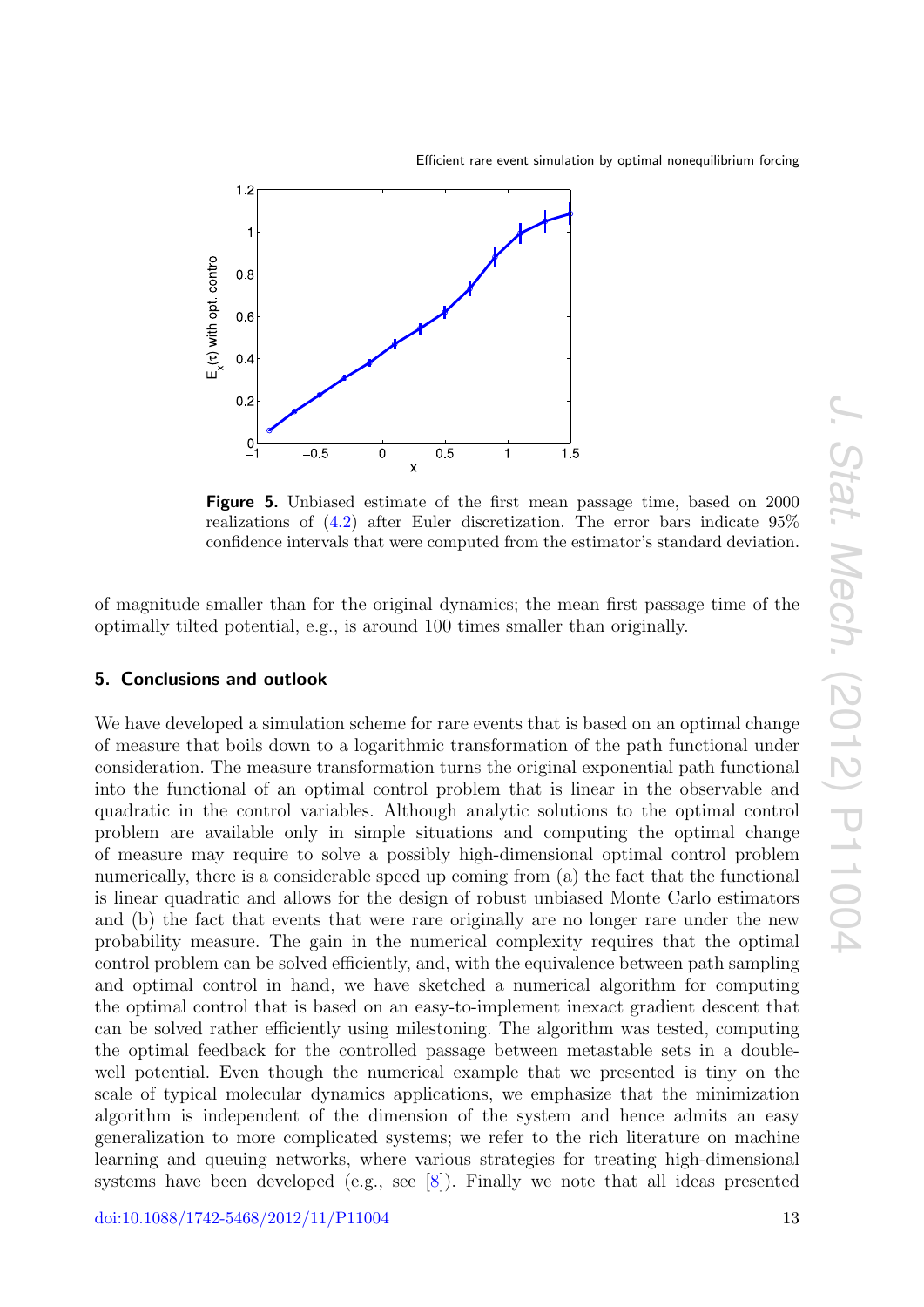in this article can be readily extended to more complicated dynamics (e.g., degenerate diffusions with dissipation) and time-dependent path functionals (e.g., to simulate singlemolecule experiments); it is even possible to consider situations where the exponential path functional involves additional control variables, in which case a logarithmic transformation leads to a game rather than an optimal control problem (cf [\[25\]](#page-16-29)). Further open issues are the deterministic limit of the stochastic control problem, the convergence analysis of the gradient descent and the rigorous analysis of fluctuations in systems under feedback control (cf  $[35]$ ).

# <span id="page-14-0"></span>Appendix. Computational aspects

In order to compute the gradient of  $(4.1)$  with respect to the unknown coefficients  $a = (a_1, \ldots, a_m)$ , it is convenient to discretize the path measure  $Q = Q(a)$ . To this end, let  $0 = t_0 < t_1 < \cdots < t_N = \tau$  be a set of time nodes with  $h = t_{k+1} - t_k$ , where we assume for the moment that  $\tau < \infty$  is deterministic. Euler's method applied to

$$
dX_t = (\sqrt{2}c(X_t) - \nabla V(X_t)) dt + \sqrt{2\epsilon} dB_t
$$

gives

$$
\tilde{X}_{k+1} = \tilde{X}_k + h(\sqrt{2}c(X_k) - \nabla V(\tilde{X}_k)) + \sqrt{2h\epsilon} \eta_{k+1}
$$

where the  $\eta_k$  are i.i.d. random variables that are normally distributed with mean zero and unit covariance. Since the  $\eta_k$  are Gaussian, the density of the distribution  $Q_h(a)$  of discrete paths  $(\tilde{X}_0,\ldots,\tilde{X}_N) \subset \mathbb{R}^n$  conditional on  $\tilde{X}_0 = x_0$  is readily shown to be

$$
\varphi_h(x_0, \dots, x_N; a) = (Z_h(a))^{-1} \exp(-S_h(x_0, \dots, x_N; a))
$$
\n(A.1)

with the discrete action

$$
S_h = \frac{h}{4\epsilon} \sum_{k=0}^{N-1} \left| \frac{x_{k+1} - x_k}{h} + \nabla V(x_k) - \sqrt{2}c(x_k) \right|^2
$$
 (A.2)

and the normalization constant

$$
Z_h = \int_{\mathbb{R}^n \times \dots \times \mathbb{R}^n} \exp(-S_h(x_0, \dots, x_N; a)) dx_1 \dots dx_N.
$$
 (A.3)

Computing the gradient of the discretized functional

$$
\tilde{I}_h(a; \tilde{X}_0) = \mathbf{E}_{Q_h}^{\tilde{X}_0} \left[ \sum_{k=0}^{N-1} \tilde{g}_h(\tilde{X}_k, c(\tilde{X}_k)) \right]
$$

with

$$
\tilde{g}_h(x, c(x)) = h\left(f(x) + \frac{1}{2} \left| \sum_j a_j b_j(x) \right|^2\right)
$$

is now straightforward. Assuming that  $\tilde{X}_0$  is independent of the control, we have

$$
\frac{\partial \tilde{I}_h}{\partial a_j} = \mathbf{E}_{Q_h}^{\tilde{X}_0} \left[ \sum_{k=0}^{N-1} \frac{\partial \tilde{g}_h}{\partial a_j} - \tilde{g}_h \left( \frac{\partial S_h}{\partial a_j} + \frac{1}{Z_h} \frac{\partial Z_h}{\partial a_j} \right) \right],
$$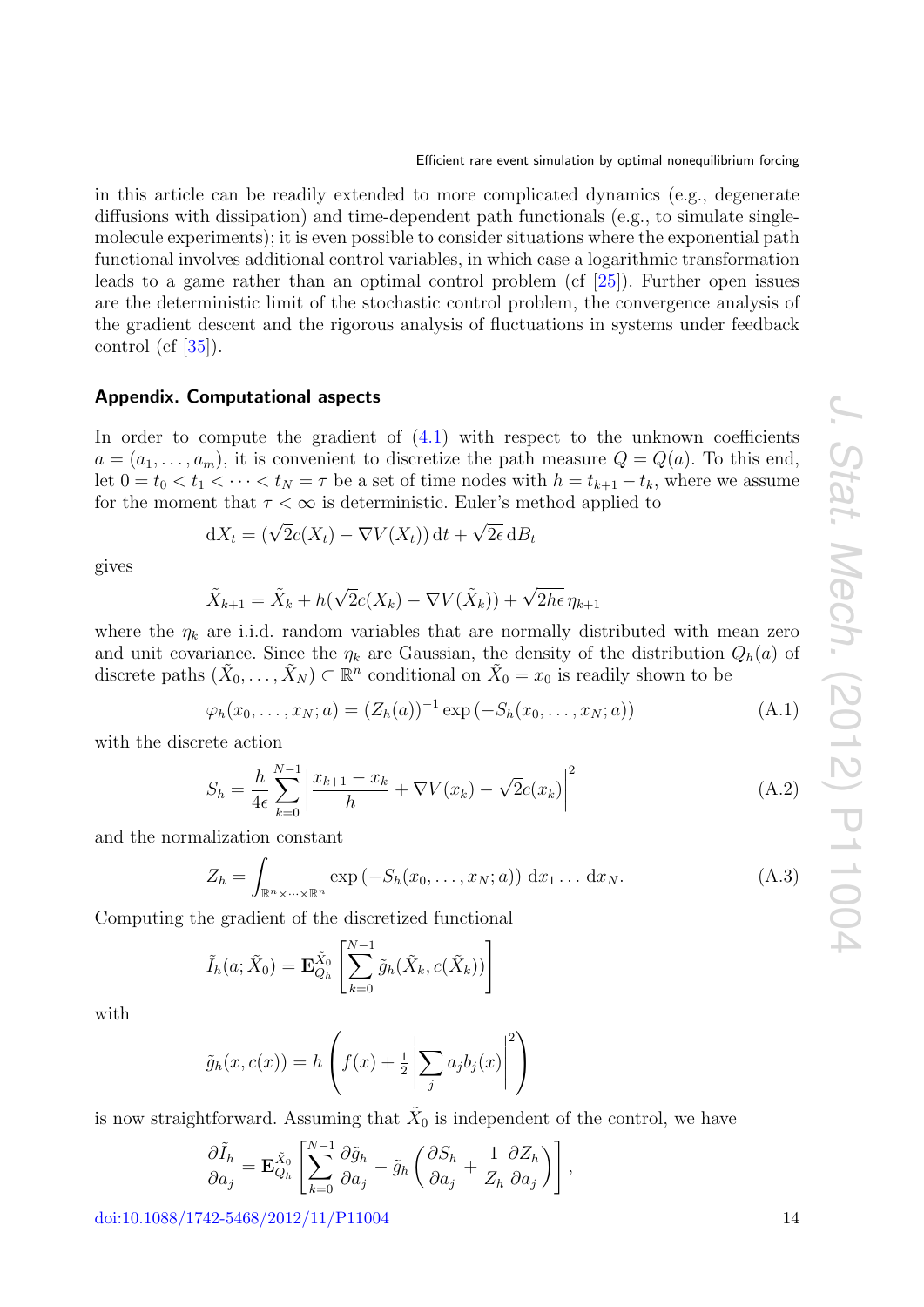where both  $\tilde{g}_h$  and  $\partial \tilde{g}_h / \partial a_i$  are evaluated at  $(x_k, c(x_k))$ . Specifically,

$$
\frac{\partial \tilde{g}_h}{\partial a_j} = h c(x_k, t_k) b_j(x_k)
$$
  
\n
$$
\frac{\partial S_h}{\partial a_j} = -\frac{h}{\epsilon \sqrt{2}} \sum_{k=0}^{N-1} \left( \frac{x_{k+1} - x_k}{h} + \nabla V(x_k) - \sqrt{2}c(x_k) \right) b_j(x_k)
$$
  
\n
$$
\frac{\partial Z_h}{\partial a_j} = -Z_h \mathbf{E}_{Q_h}^{\tilde{X}_0} \left[ \frac{\partial S_h}{\partial a_j} \right].
$$

Together with the projection property of the conditional expectation this gives

<span id="page-15-1"></span>
$$
\frac{\partial \tilde{I}_h}{\partial a_j} = \mathbf{E}_{Q_h}^{\tilde{X}_0} \left[ \sum_{k=1}^{N-1} \frac{\partial \tilde{g}_h}{\partial a_j} \right] + \mathbf{C}_{Q_h}^{\tilde{X}_0} \left[ \tilde{g}_h, \frac{\partial S_h}{\partial a_j} \right],\tag{A.4}
$$

where  $\mathbf{C}_{Q_h}$  denotes the covariance operator

 $\mathbf{C}_{Q_h}[u, v] = \mathbf{E}_{Q_h}[uv] - \mathbf{E}_{Q_h}[u] \mathbf{E}_{Q_h}[v].$ 

*Inexact gradient*. We are interested in the situation when  $\tau$  in [\(3.6\)](#page-7-2) is a random stopping time rather than a fixed time; otherwise the optimal control policy would be a function of time, i.e.,  $u_t = c(X_t, t)$ . But in case that  $\tau$  is a first entry time of a set  $S \subset \mathbb{R}^n$ , this stopping time  $\tau = \tau(c)$  will be a function of the control. Hence the derivative of the cost functional with respect to the unknown control coefficients  $a_i$  would involve additional derivatives of  $\tau$  or its time-discrete counterpart  $N_{\tau}$ ; for example, for the discretized running cost this would result in an expression like

$$
\frac{\partial}{\partial a_j} \sum_{k=0}^{N_{\tau}-1} \tilde{g}_h(x_k, c(x_k)) = \tilde{g}_h(x_{N_{\tau}-1}, c(x_{N_{\tau}-1})) \frac{\partial N_{\tau}}{\partial a_j} + \sum_{k=0}^{N_{\tau}-1} \frac{\partial \tilde{g}_h}{\partial a_j}.
$$

In principle the dependence of the stopping time on the control variable can be made explicit in terms of the solution to an elliptic boundary value problem for  $\tau$ , yet it is unclear how terms such as  $\partial N_{\tau}/\partial a_i$  can be handled numerically efficiently.

In many cases the gradient descent will also converge even though the gradient  $\nabla \tilde{I}$  is not exact, and it turns out that the boundary cost in the last equations is typically small compared to the accumulated cost. Ignoring the contribution from the boundary terms in the derivatives hence gives a gradient descent method with inaccurate gradient. In our numerical example, where  $f = \sigma$  is constant, the inexact gradient reads

$$
\frac{\partial \tilde{I}_{h}}{\partial a_{j}} = h \mathbf{E}_{Q_{h}}^{\tilde{X}_{0}} \left[ \sum_{k=0}^{N_{\tau}-1} c(x_{k}) b_{j}(x_{k}) \right] - \frac{h^{3/2}}{\epsilon \sqrt{2}} \mathbf{C}_{Q_{h}}^{\tilde{X}_{0}} \left[ \sum_{k=0}^{N_{\tau}-1} \left( \sigma + \frac{1}{2} |c(X_{k})|^{2} \right), \sum_{k=0}^{N_{\tau}-1} \eta_{k+1} b_{j}(x_{k}) \right]
$$
\n
$$
= h \mathbf{E}_{Q_{h}}^{\tilde{X}_{0}} \left[ \sum_{k=0}^{N_{\tau}-1} c(x_{k}) b_{j}(x_{k}) \right]
$$
\n
$$
- \frac{h^{3/2}}{\epsilon \sqrt{2}} \mathbf{E}_{Q_{h}}^{\tilde{X}_{0}} \left[ \left( \sum_{k=0}^{N_{\tau}-1} \left( \sigma + \frac{1}{2} |c(X_{k})|^{2} \right) \right) \sum_{k=0}^{N_{\tau}-1} \eta_{k+1} b_{j}(x_{k}) \right],
$$

<span id="page-15-0"></span>where  $N_{\tau} = [\tau/h]$  is the discrete analogue of the first hitting time (here  $\lceil x \rceil$  is the nearest integer larger than x), and we used the fact that  $b_i(X_k)$  and  $\eta_{k+1}$  are independent.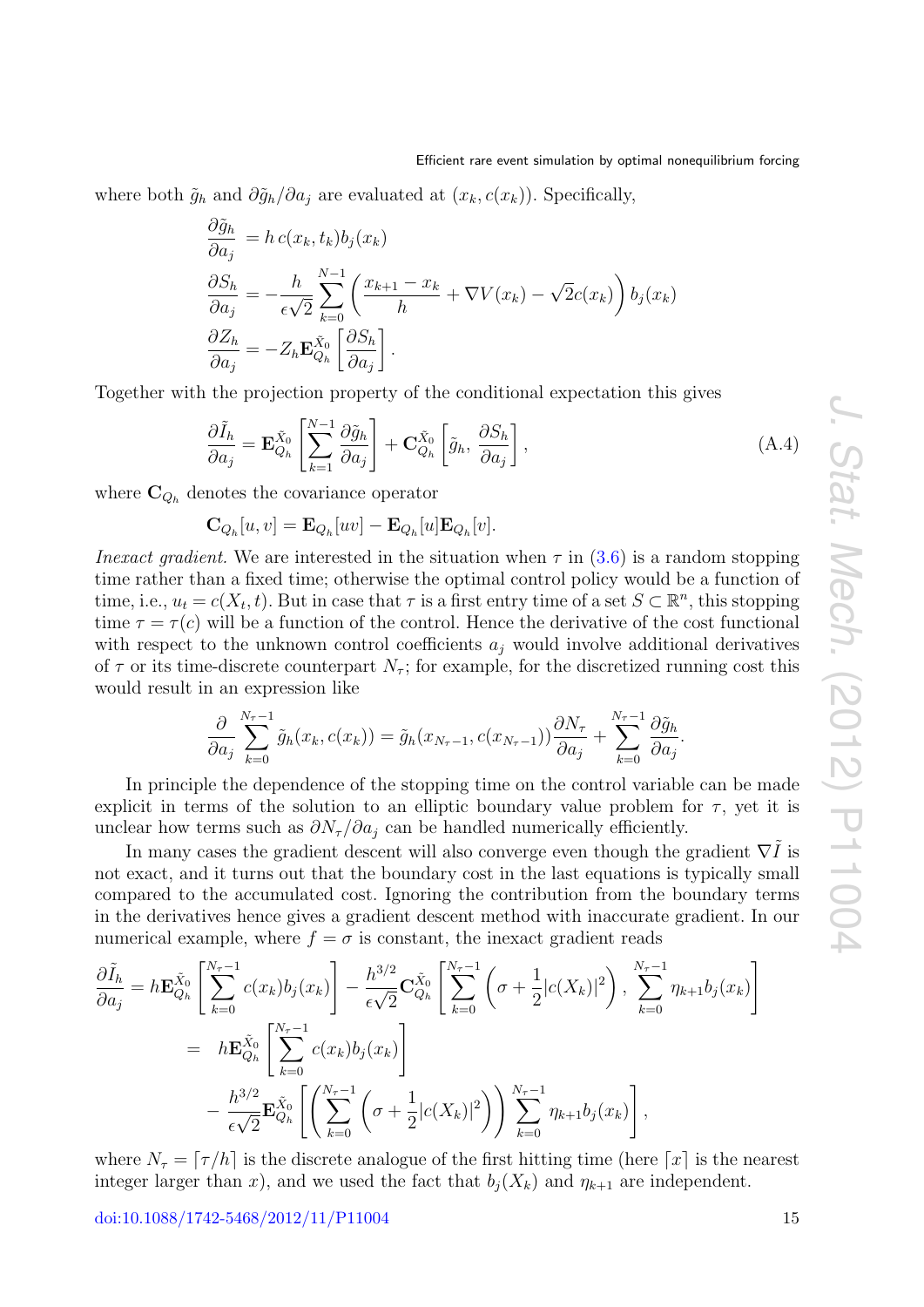# **References**

- <span id="page-16-6"></span>[1] Allen R J, Warren P B and ten Wolde P R, Sampling rare switching events in biochemical networks, 2005 Phys. Rev. Lett. [94](http://dx.doi.org/10.1103/PhysRevLett.94.018104) [018104](http://dx.doi.org/10.1103/PhysRevLett.94.018104)
- <span id="page-16-0"></span>[2] Bucklew J, 2004 Introduction to Rare Event Simulation (New York: Springer)
- <span id="page-16-3"></span>[3] Chandler D, Finding transition pathways: throwing ropes over rough mountain passes, in the dark, 1998 Computer Simulation of Rare Events and Dynamics of Classical and Quantum Condensed-Phase Systems—Classical and Quantum Dynamics in Condensed Phase Simulations ed G Ciccotti, B J Berne and D F Coker (Singapore: World Scientific) pp 51–66
- <span id="page-16-1"></span>[4] Chipot C and Pohorille A, 2007 Free Energy Calculations: Theory and Applications in Chemistry and Biology (Springer Series in Chemical Physics vol 86) (Berlin: Springer)
- <span id="page-16-11"></span>[5] Crooks G E, Nonequilibrium measurements of free energy differences for microscopically reversible Markovian systems, 1998 J. Stat. Phys. [90](http://dx.doi.org/10.1023/A:1023208217925) [1481](http://dx.doi.org/10.1023/A:1023208217925)
- <span id="page-16-19"></span>[6] Dai Pra P, Meneghini L and Runggaldier W, Connections between stochastic control and dynamic games, 1996 Math. Control Signals Syst. [9](http://dx.doi.org/10.1007/BF01211853) [303](http://dx.doi.org/10.1007/BF01211853)
- <span id="page-16-9"></span>[7] Darve E, Rodriguez-Gomez D and Pohorille A, Adaptive biasing force method for scalar and vector free energy calculations, 2008 J. Chem. Phys. [128](http://dx.doi.org/10.1063/1.2829861) [144120](http://dx.doi.org/10.1063/1.2829861)
- <span id="page-16-28"></span>[8] De Boer P-T, Kroese D, Mannor S and Rubinstein R, A tutorial on the cross-entropy method, 2005 Ann. Oper. Res. [134](http://dx.doi.org/10.1007/s10479-005-5724-z) [19](http://dx.doi.org/10.1007/s10479-005-5724-z)
- <span id="page-16-2"></span>[9] Dellago Ch, Bolhuis P and Chandler D, Efficient transition path sampling: application to Lennard-Jones cluster rearrangements, 1998 J. Chem. Phys. [108](http://dx.doi.org/10.1063/1.476378) [9236](http://dx.doi.org/10.1063/1.476378)
- <span id="page-16-25"></span>[10] Dupuis P and McEneaney W M, Risk-sensitive and robust escape criteria, 1997 SIAM J. Control Optim. [35](http://dx.doi.org/10.1137/S0363012995281626) [2021](http://dx.doi.org/10.1137/S0363012995281626)
- <span id="page-16-27"></span>[11] Dürr D and Bach A, The Onsager–Machlup function as Lagrangian for the most probable path of a diffusion process, 1978 Commun. Math. Phys. [60](http://dx.doi.org/10.1007/BF01609446) [153](http://dx.doi.org/10.1007/BF01609446)
- <span id="page-16-23"></span>[12] Dvijotham K and Todorov E, Linearly-solvable optimal control, 2012 Reinforcement Learning and Approximate Dynamic Programming for Feedback Control ed F L Lewis and D Liu (New York: Wiley) chapter 6, at press
- <span id="page-16-4"></span>[13] E W, Ren W and Vanden-Eijnden E, Finite temperature string method for the study of rare events, 2005 J. Phys. Chem. B [109](http://dx.doi.org/10.1021/jp0455430) [6688](http://dx.doi.org/10.1021/jp0455430)
- <span id="page-16-5"></span>[14] Faradjian A K and Elber R, Computing time scales from reaction coordinates by milestoning, 2004 J. Chem. Phys. [120](http://dx.doi.org/10.1063/1.1738640) [10880](http://dx.doi.org/10.1063/1.1738640)
- <span id="page-16-21"></span>[15] Fleming W H, Exit probabilities and optimal stochastic control, 1977 Appl. Math. Optim. [4](http://dx.doi.org/10.1007/BF01442148) [329](http://dx.doi.org/10.1007/BF01442148)
- <span id="page-16-20"></span>[16] Fleming W H and Soner H M, 2006 Controlled Markov Processes and Viscosity Solutions (Berlin: Springer)
- <span id="page-16-8"></span>[17] Grubmüller H, Predicting slow structural transitions in macromolecular systems: conformational flooding, 1995 Phys. Rev. E [52](http://dx.doi.org/10.1103/PhysRevE.52.2893) [2893](http://dx.doi.org/10.1103/PhysRevE.52.2893)
- <span id="page-16-24"></span>[18] Horowitz J M and Vaikuntanathan S, Nonequilibrium detailed fluctuation theorem for repeated discrete feedback, 2010 Phys. Rev. E [82](http://dx.doi.org/10.1103/PhysRevE.82.061120) [061120](http://dx.doi.org/10.1103/PhysRevE.82.061120)
- <span id="page-16-13"></span>[19] Hummer G and Szabo A, Free energy reconstruction from nonequilibrium single-molecule pulling experiments, 2001 Proc. Nat. Acad. Sci. [98](http://dx.doi.org/10.1073/pnas.071034098) [3658](http://dx.doi.org/10.1073/pnas.071034098)
- <span id="page-16-18"></span>[20] James M, Asymptotic analysis of nonlinear stochastic risk-sensitive control and differential games, 1992 Math. Control Signals Syst. [5](http://dx.doi.org/10.1007/BF02134013) [401](http://dx.doi.org/10.1007/BF02134013)
- <span id="page-16-10"></span>[21] Jarzynski C, Nonequilibrium equality for free energy differences, 1997 Phys. Rev. Lett. **[78](http://dx.doi.org/10.1103/PhysRevLett.78.2690)** [2690](http://dx.doi.org/10.1103/PhysRevLett.78.2690)
- <span id="page-16-22"></span>[22] Kappen H J, Path integrals and symmetry breaking for optimal control theory, 2005 J. Stat. Mech. Theor. Exp. [P11011](http://dx.doi.org/10.1088/1742-5468/2005/11/P11011)
- <span id="page-16-15"></span>[23] Kurchan J, Fluctuation theorem for stochastic dynamics, 1998 J. Phys. A: Math. Gen. [31](http://dx.doi.org/10.1088/0305-4470/31/16/003) [3719](http://dx.doi.org/10.1088/0305-4470/31/16/003)
- <span id="page-16-7"></span>[24] Laio A and Parrinello M, Escaping free-energy minima, 2002 Proc. Nat. Acad. Sci. [99](http://dx.doi.org/10.1073/pnas.202427399) [12562](http://dx.doi.org/10.1073/pnas.202427399)
- <span id="page-16-29"></span>[25] Latorre J, Hartmann C and Schütte Ch, Free energy computation by controlled Langevin processes, 2010 Proc. Comput. Sci. [1](http://dx.doi.org/10.1016/j.procs.2010.04.179) [1597](http://dx.doi.org/10.1016/j.procs.2010.04.179)
- <span id="page-16-16"></span>[26] Lebowitz J L and Spohn H, A Gallavotti–Cohen-type symmetry in the large deviation functional for stochastic dynamics, 1999 J. Stat. Phys. [95](http://dx.doi.org/10.1023/A:1004589714161) [333](http://dx.doi.org/10.1023/A:1004589714161)
- <span id="page-16-17"></span>[27] Lelièvre T, Stoltz G and Rousset M, 2010 Free Energy Computations: A Mathematical Perspective (London: Imperial College Press)
- <span id="page-16-12"></span>[28] Merkel R, Nassoy P, Leung A, Ritchie K and Evans E, Energy landscapes of receptor-ligand bonds explored with dynamic force spectroscopy, 1999 Nature [397](http://dx.doi.org/10.1038/16219) [50](http://dx.doi.org/10.1038/16219)
- <span id="page-16-14"></span>[29] Minh D L D and Chodera J D, Optimal estimators and asymptotic variances for nonequilibrium path-ensemble averages, 2009 J. Chem. Phys. [131](http://dx.doi.org/10.1063/1.3242285) [134110](http://dx.doi.org/10.1063/1.3242285)
- <span id="page-16-26"></span>[30] Nocedal J and Wright S J, 1999 Numerical Optimization (New York: Springer)